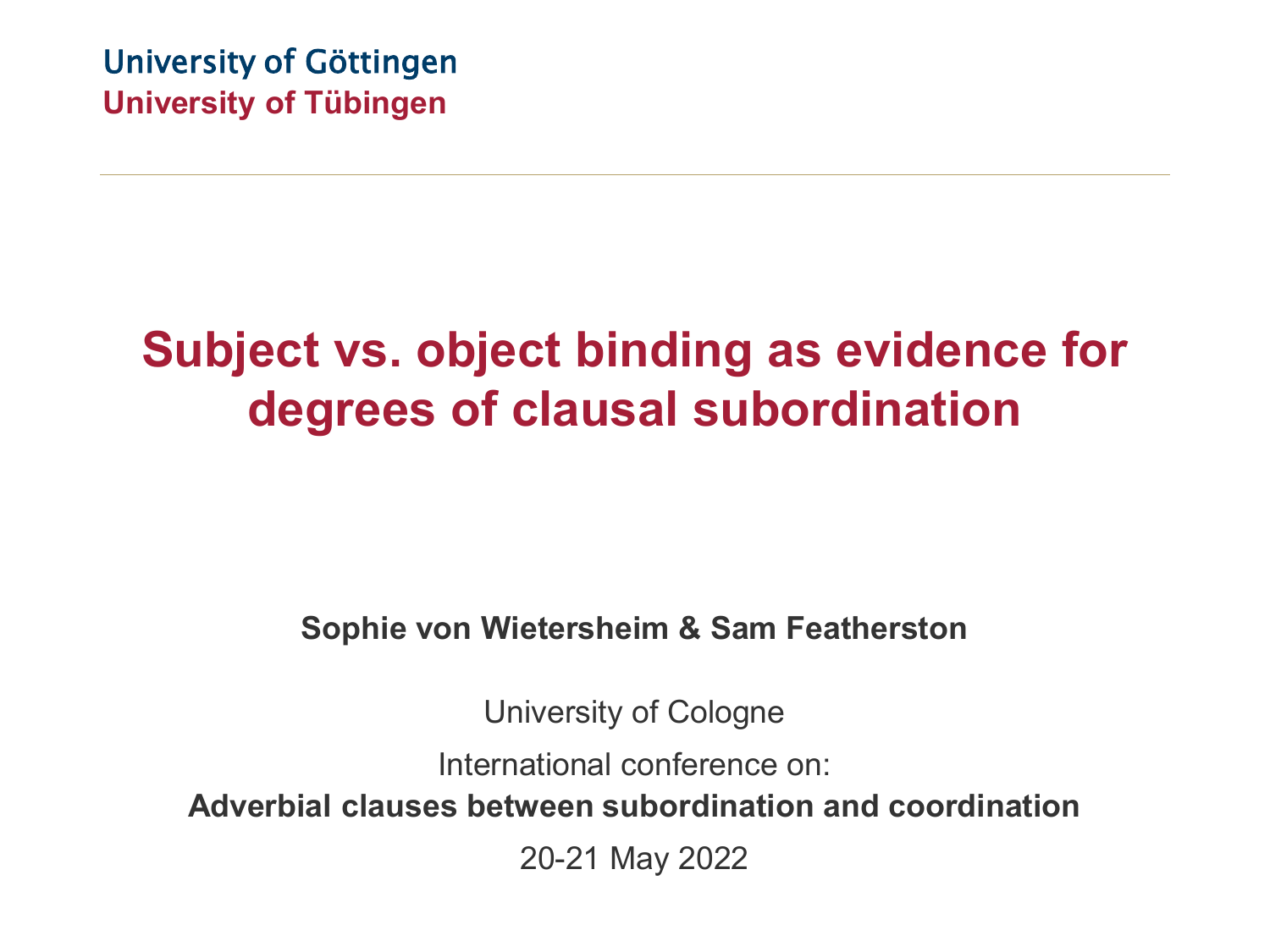### **Content**

- 1 Introduction: Adverbial clauses and variable binding
- 2 Experiment on binding by the subject
- 3 Experiment on binding by the object
- 4 Conclusion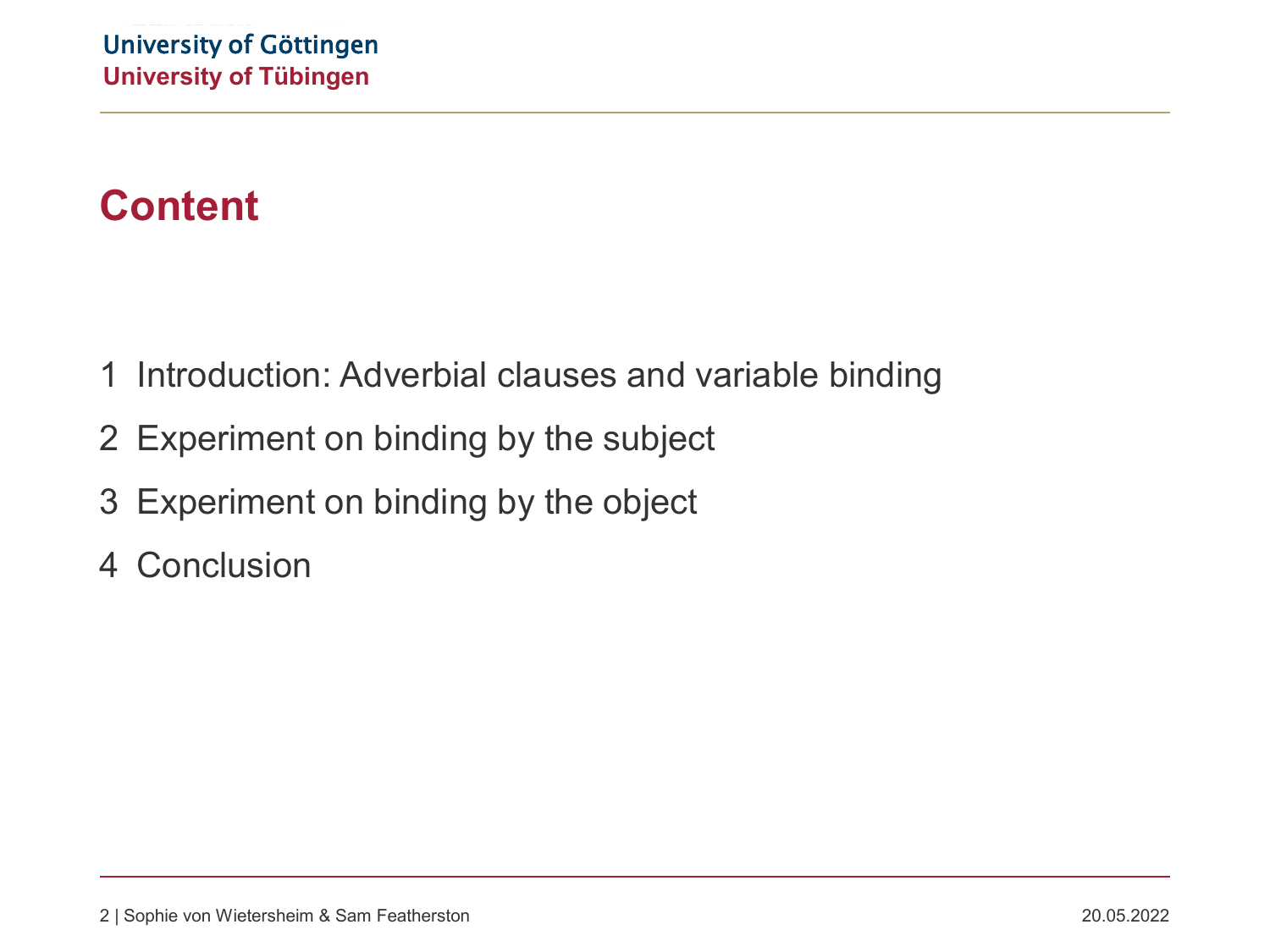#### **Adverbial Clauses**

• **temporal**

(1) Anna listens to music **while** she runs through the park in the morning.

- structures **event** of associated clause
- $\rightarrow$  **Central Adverbial Clause (CAC)**

Haegeman (2004), Frey (2011)

#### • **adversative**

(2) Anna relaxes in the evening, **while** she runs through the park in the morning.

- $\rightarrow$  structures **discourse** for associated clause
- → **Peripheral Adverbial Clause (PAC)**

Haegeman (2004), Frey (2011)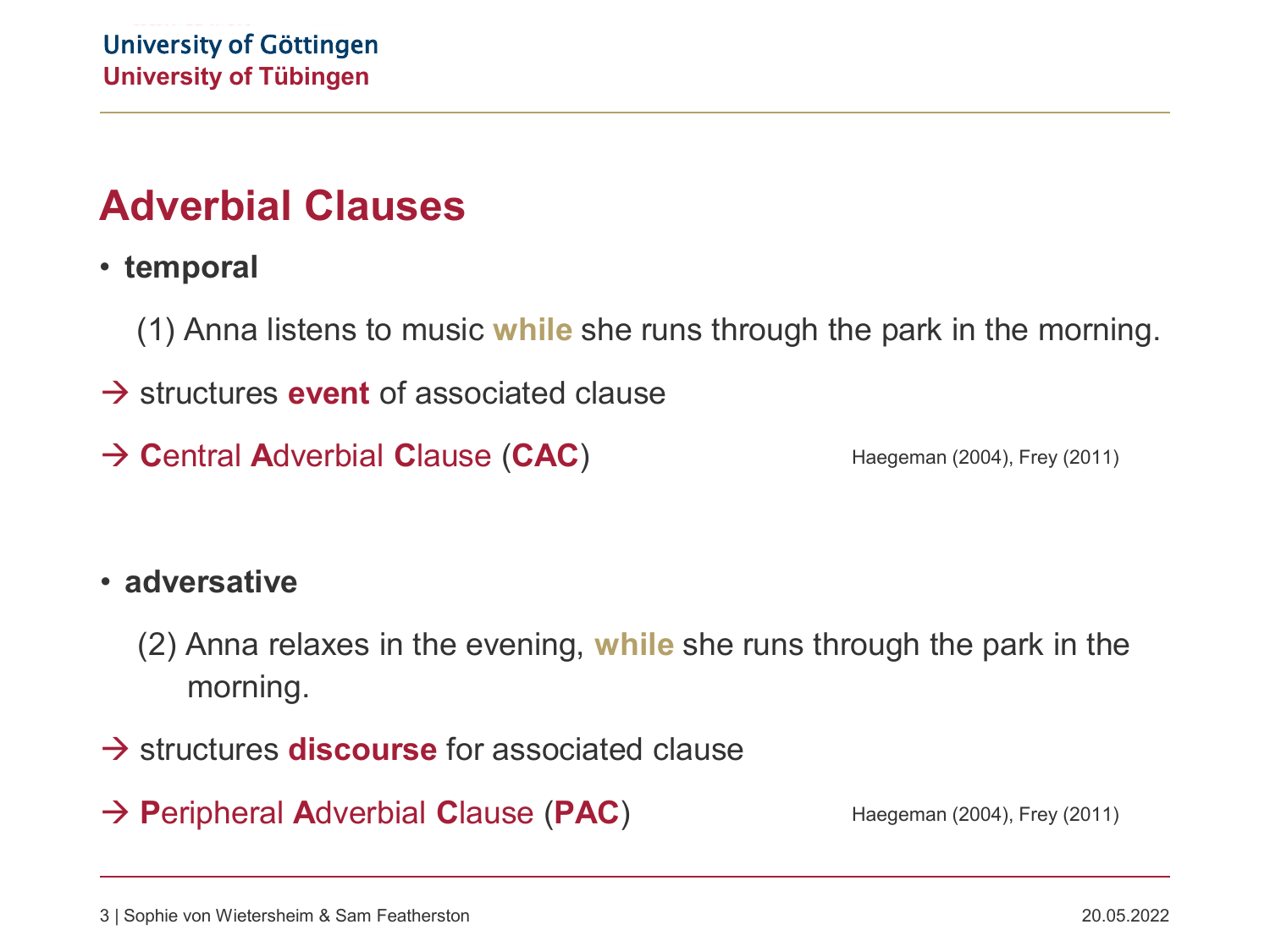#### **Adverbial Clauses**

• **temporal**

(3) Anna hört Musik, **während** sie morgens durch den Park joggt.

- structures **event** of associated clause
- **C**entral **A**dverbial **C**lause (**CAC**)

Haegeman (2004), Frey (2011)

#### • **adversative**

(4) Anna relaxt abends, **während** sie morgens durch den Park joggt.

- $\rightarrow$  structures **discourse** for associated clause
- **P**eripheral **A**dverbial **C**lause (**PAC**)

Haegeman (2004), Frey (2011)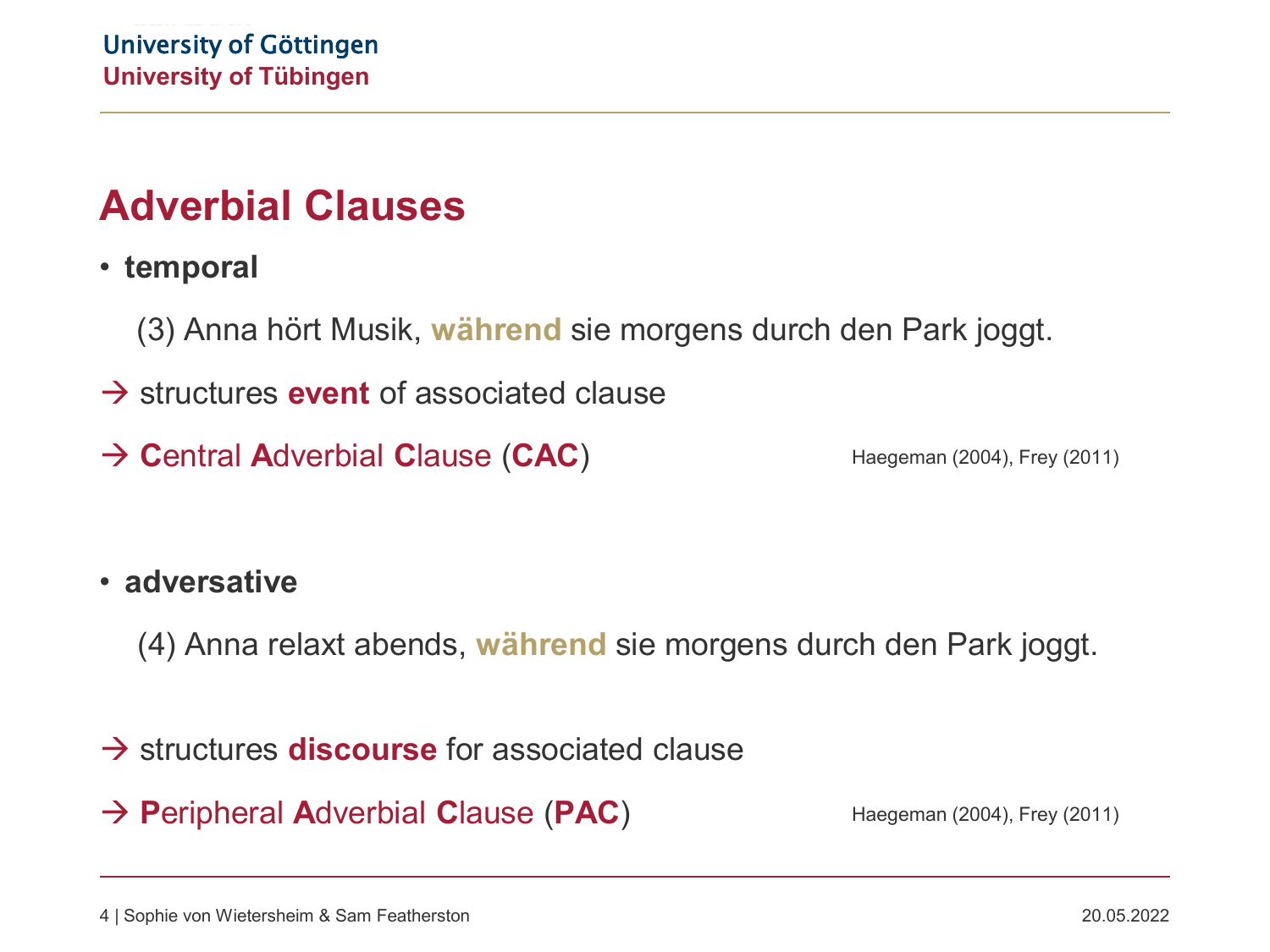#### University of Göttingen **University of Tübingen**



see also Badan & Haegeman (2022: 15-16))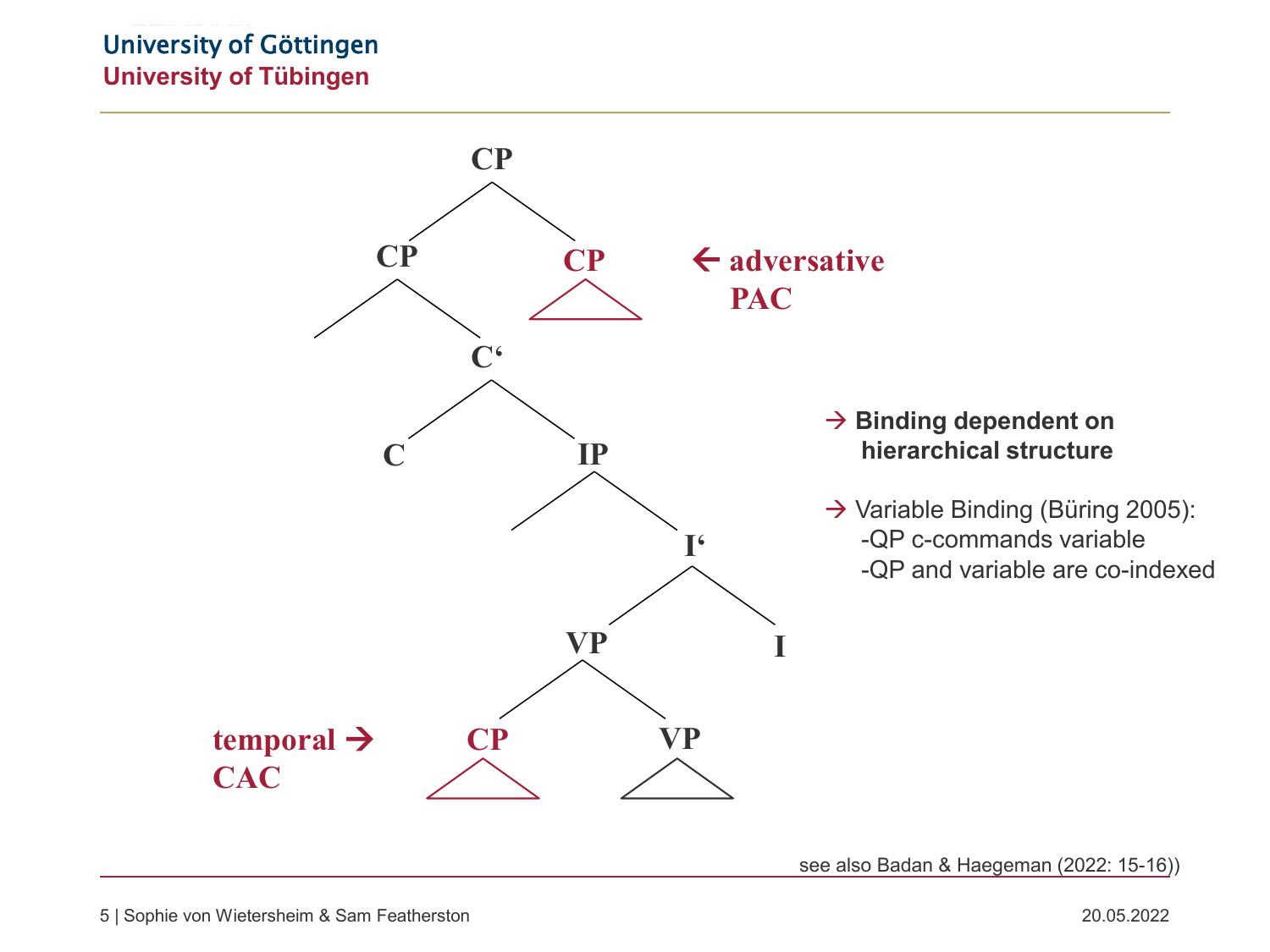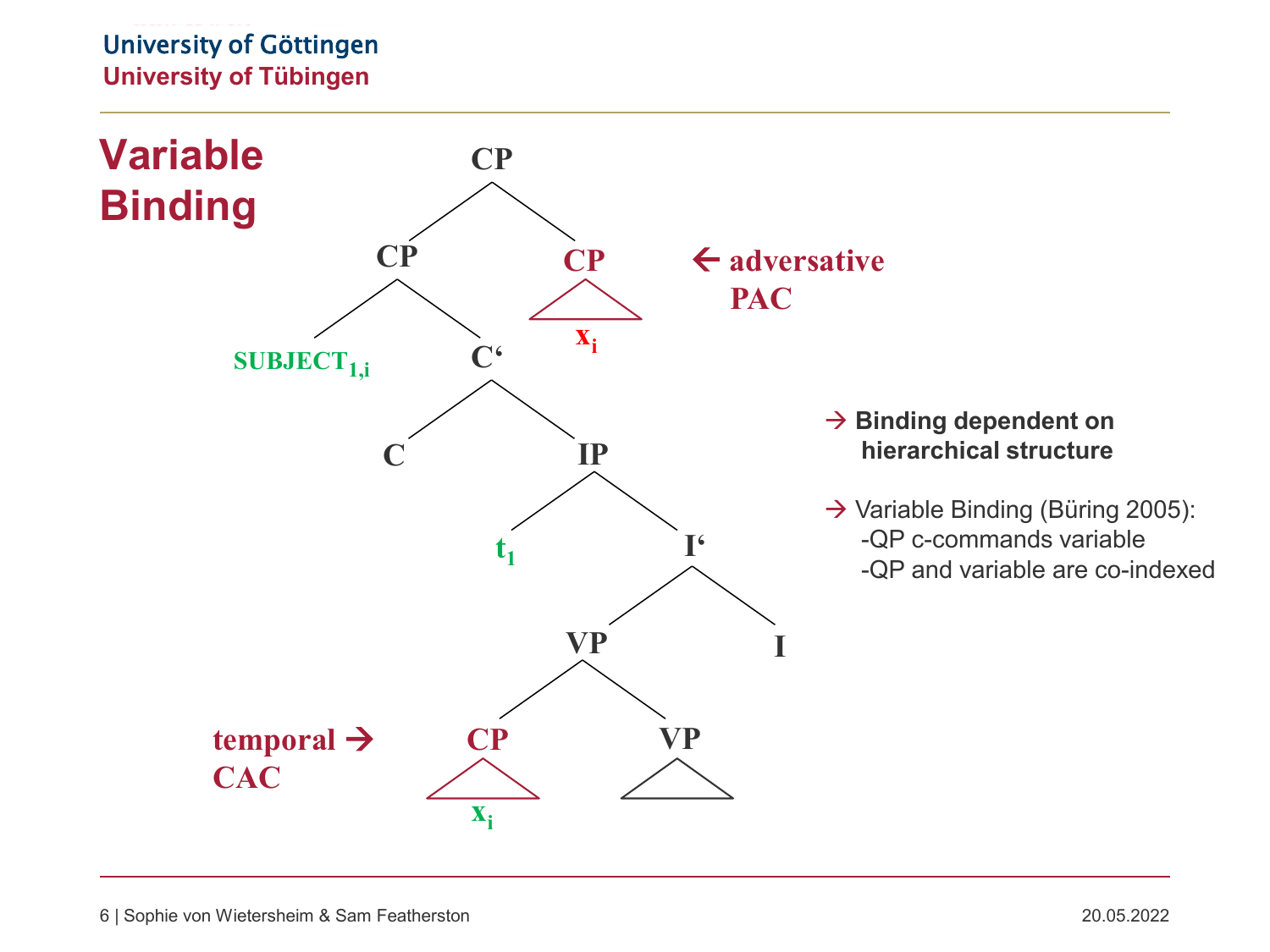- comparison of German CAC and PAC using variable binding
- can we identify a difference in the binding behaviour of CAC and PAC?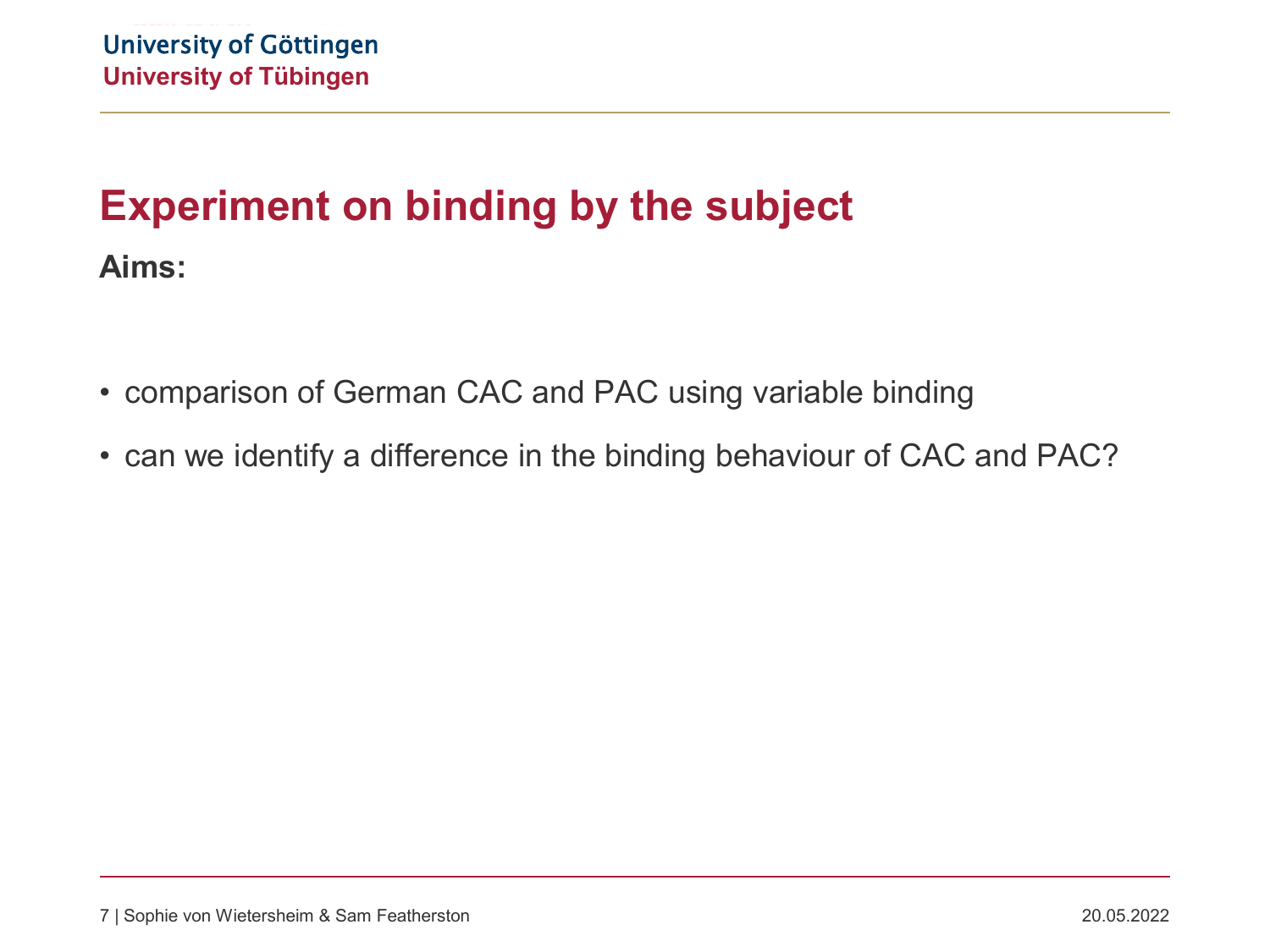#### **Method:**

- 2 connectors: temporal & adversative *während* 'while'
- 8 items
- 4 conditions
- 15 standard items  $\rightarrow$  scale of acceptability
- acceptability judgements *Thermometer Judgements* (Featherston 2009)
- data of 40 German native speakers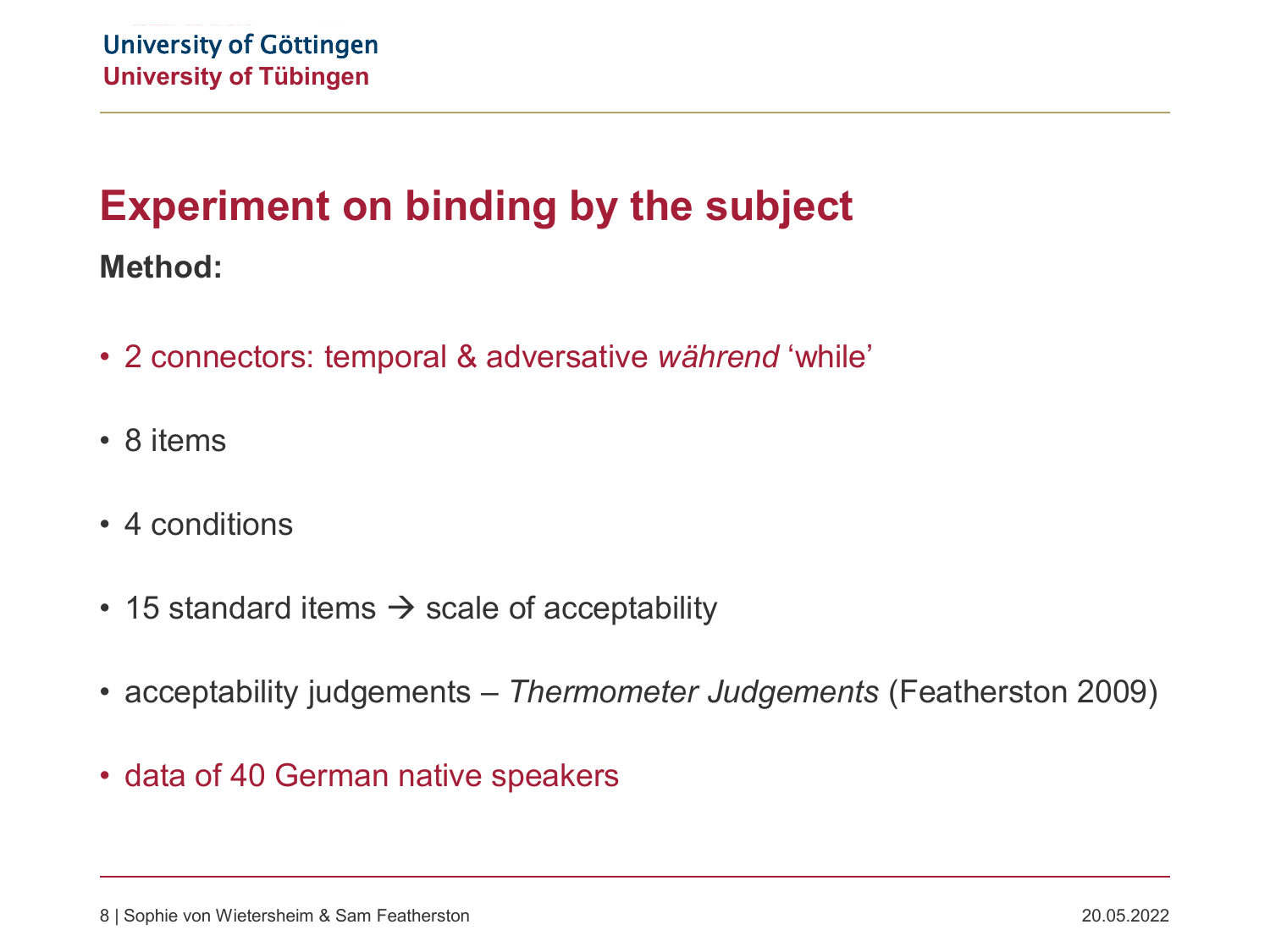**Conditions:**

- order of clauses:
	- $\rightarrow$  matrix clause  $\rightarrow$  adverbial clause
	- $\rightarrow$  adverbial clause > matrix clause
- position of QP and variable:
	- $\rightarrow$  QP in matrix clause, variable in adverbial clause
	- $\rightarrow$  variable in matrix clause, QP in adverbial clause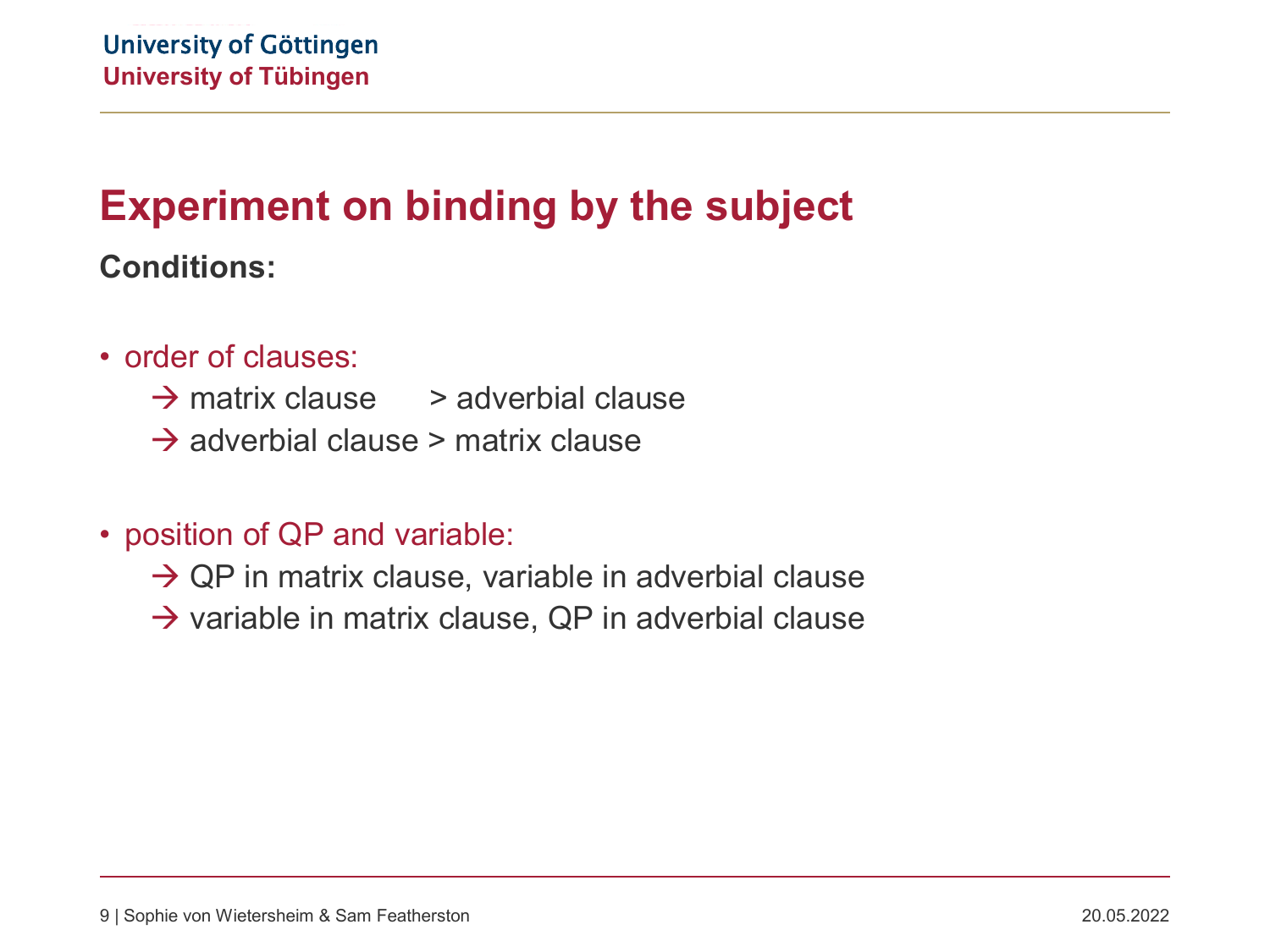**Material: CAC:** temporal *während* 'while'

| (i) | a. Jeder Mitarbeiter, plante das nächste Meeting, während er<br>gestern mit der Bahn nach Hause fuhr.<br>'Every colleague, planned the next meeting while he, went home by train yesterday.'              | $\rightarrow$ MgAv |  |
|-----|-----------------------------------------------------------------------------------------------------------------------------------------------------------------------------------------------------------|--------------------|--|
|     | b. Er <sub>i</sub> plante das nächste Meeting, während jeder Mitarbeiter,<br>gestern mit der Bahn nach Hause fuhr.<br>'He, planned the next meeting while every colleague, went home by train yesterday.' | $\rightarrow$ MvAq |  |
|     | c. Während <b>jeder Mitarbeiter</b> , gestern mit der Bahn nach Hause fuhr,<br>plante er das nächste Meeting.<br>'While every colleague, went home by train yesterday he, planned the next meeting.'      | $\rightarrow$ AgMv |  |
|     | d. Während er gestern mit der Bahn nach Hause fuhr, plante<br>jeder Mitarbeiter, das nächste Meeting.<br>'While he, went home by train yesterday every colleague, planned the next meeting.'              | $\rightarrow$ AvMq |  |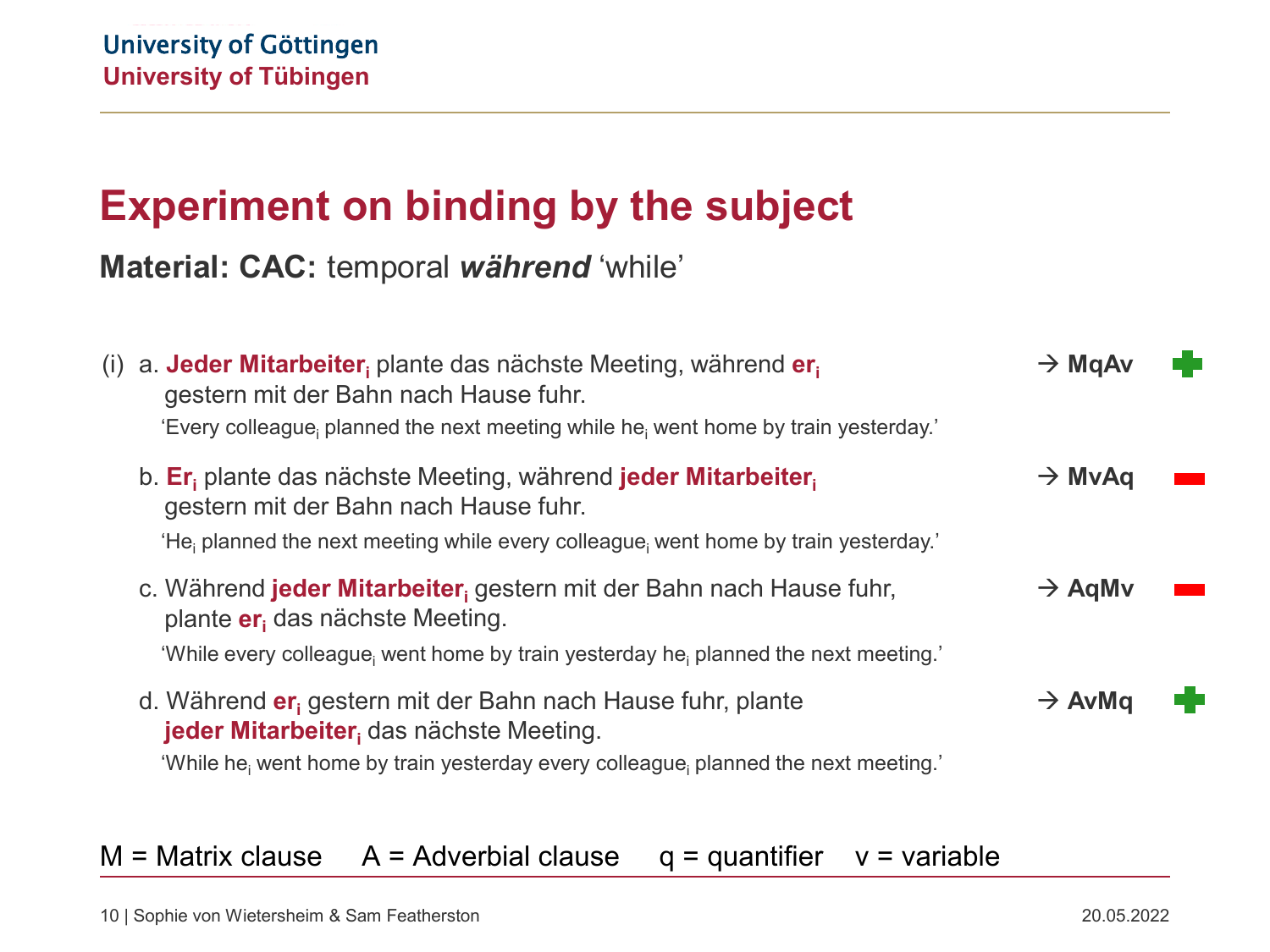**Material: PAC:** adversative *während* 'while'

| (ii) a. Jeder Mitarbeiter, machte heute spät Feierabend, während er,<br>gestern früh nach Hause ging.<br>'Every colleague, called it a day late today, while he, went home early yesterday.'        | $\rightarrow$ MgAv |  |
|-----------------------------------------------------------------------------------------------------------------------------------------------------------------------------------------------------|--------------------|--|
| b. Er <sub>i</sub> machte heute spät Feierabend, während jeder Mitarbeiter.<br>gestern früh nach Hause ging.<br>'He, called it a day late today, while every colleague, went home early yesterday.' | $\rightarrow$ MvAq |  |
| c. Während jeder Mitarbeiter, gestern früh nach Hause ging, machte er<br>heute spät Feierabend.<br>'While every colleague, went home early yesterday, he, called it a day late today.'              | $\rightarrow$ AgMv |  |
| d. Während er gestern früh nach Hause ging, machte jeder Mitarbeiter<br>heute spät Feierabend.<br>'While he, went home early yesterday, every colleague, called it a day late today.'               | $\rightarrow$ AvMq |  |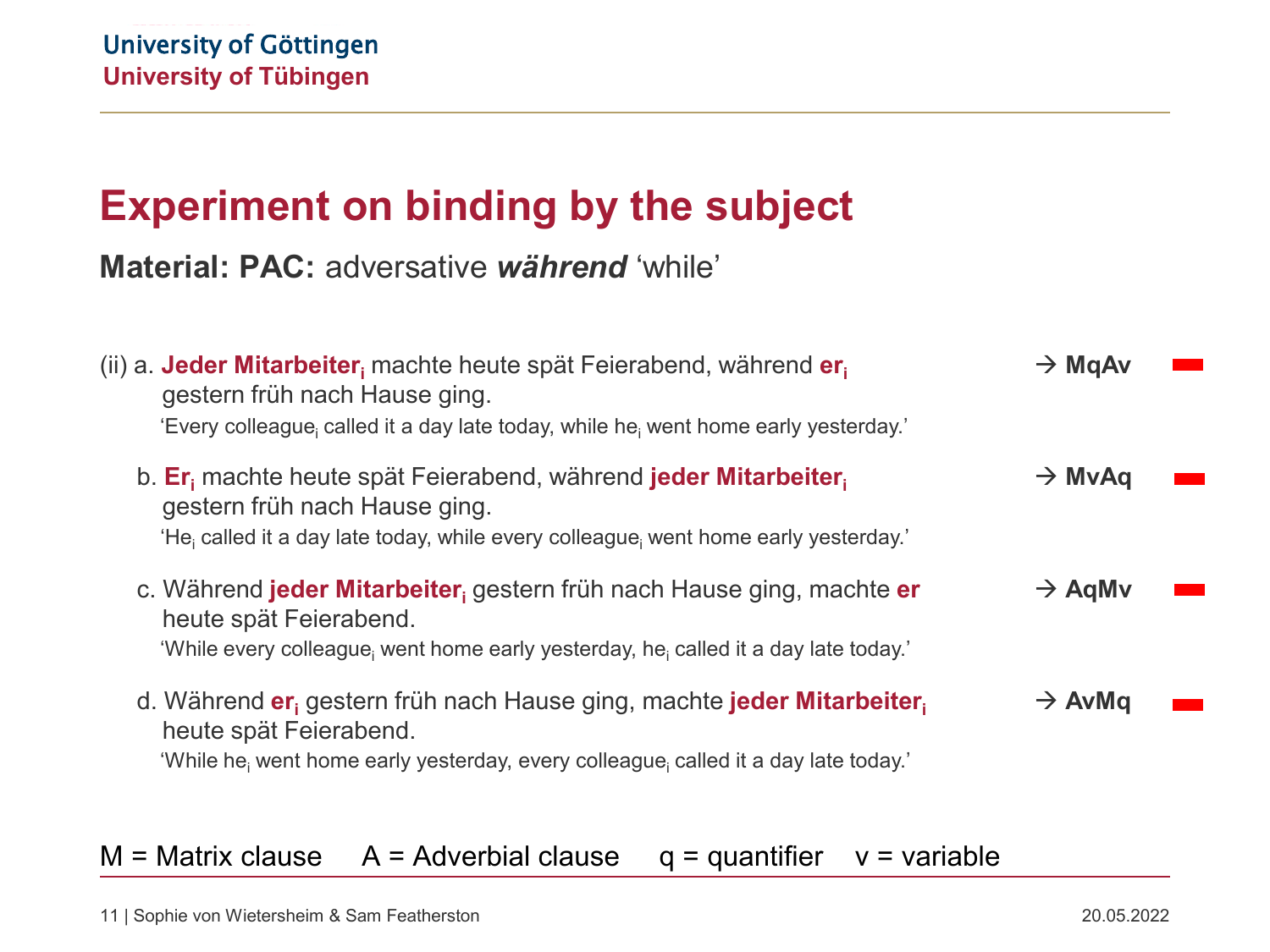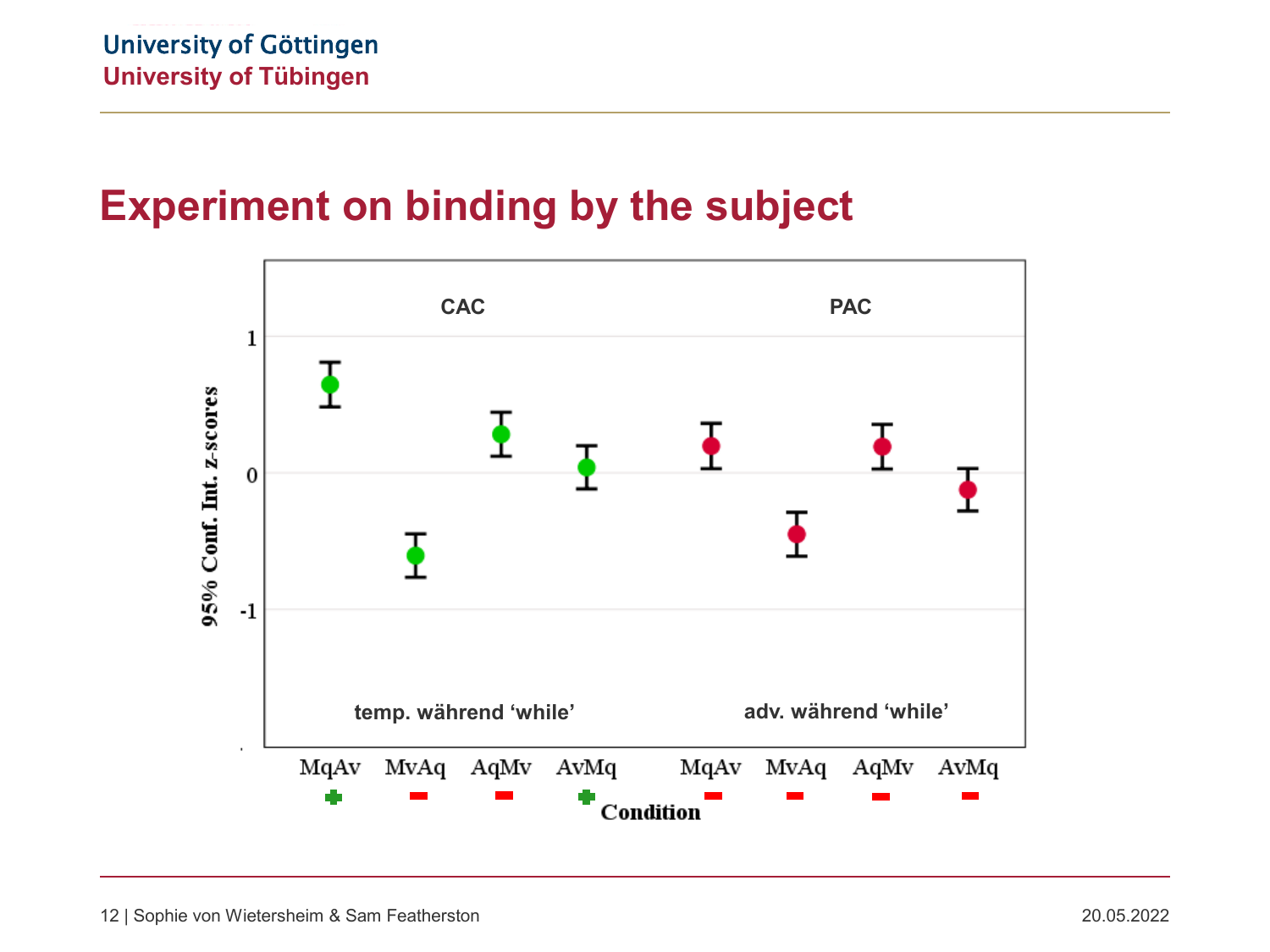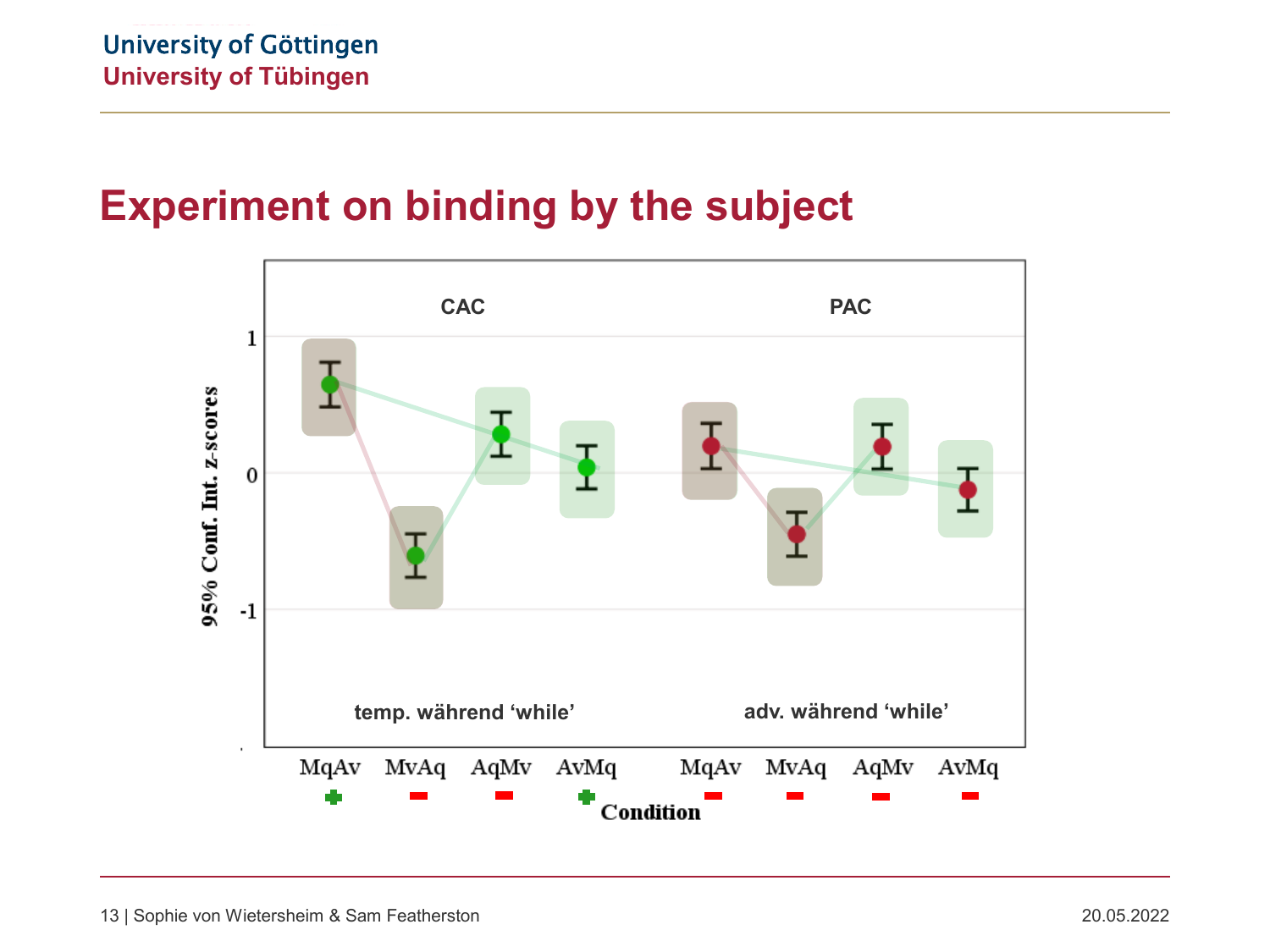**Results**

- method seems valid :
	- $\rightarrow$  clear pattern of results
	- $\rightarrow$  experimental series allows generalisation: same type of adverbial clause  $\rightarrow$  same pattern of results
- predicted (c-command) difference between CACs and PACs visible

 $\rightarrow$  PAC: less cost for potential binding violation (MqAv  $\rightarrow$  MvAq)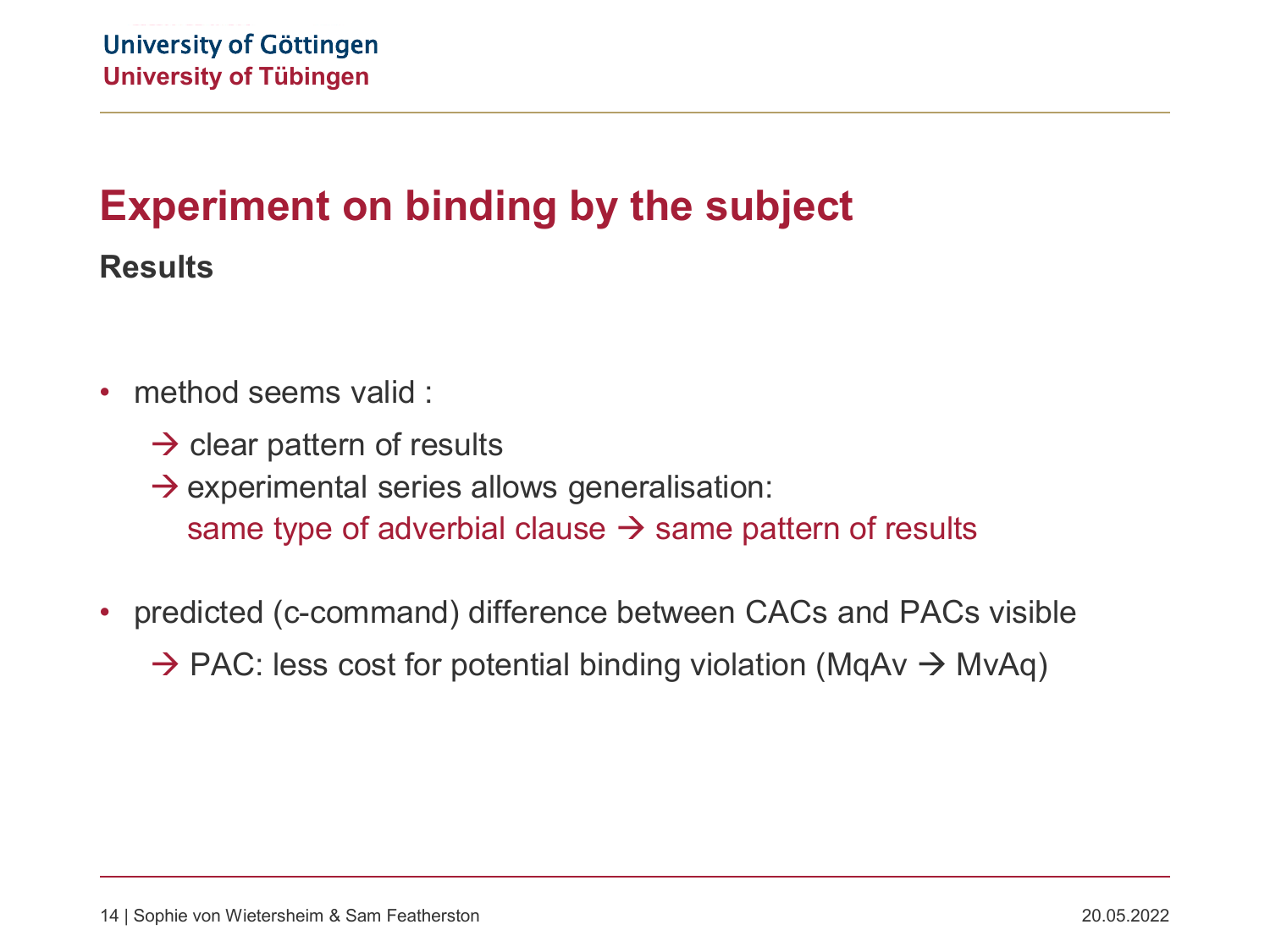### **Experiment on binding by the subject Analysis**

- more factors involved than c-command
- $\rightarrow$  at least: linear precedence effect: QP>v
	- $\rightarrow$  CAC and PAC equally affected
	- $\rightarrow$  MqAv  $\rightarrow$  AvMq; MvAq  $\rightarrow$  AqMv
- $\rightarrow$  hierarchy effects:
	- $\rightarrow$  c-command (CAC)
	- $\rightarrow$  processing effects (PAC)
- 3 factors involved?

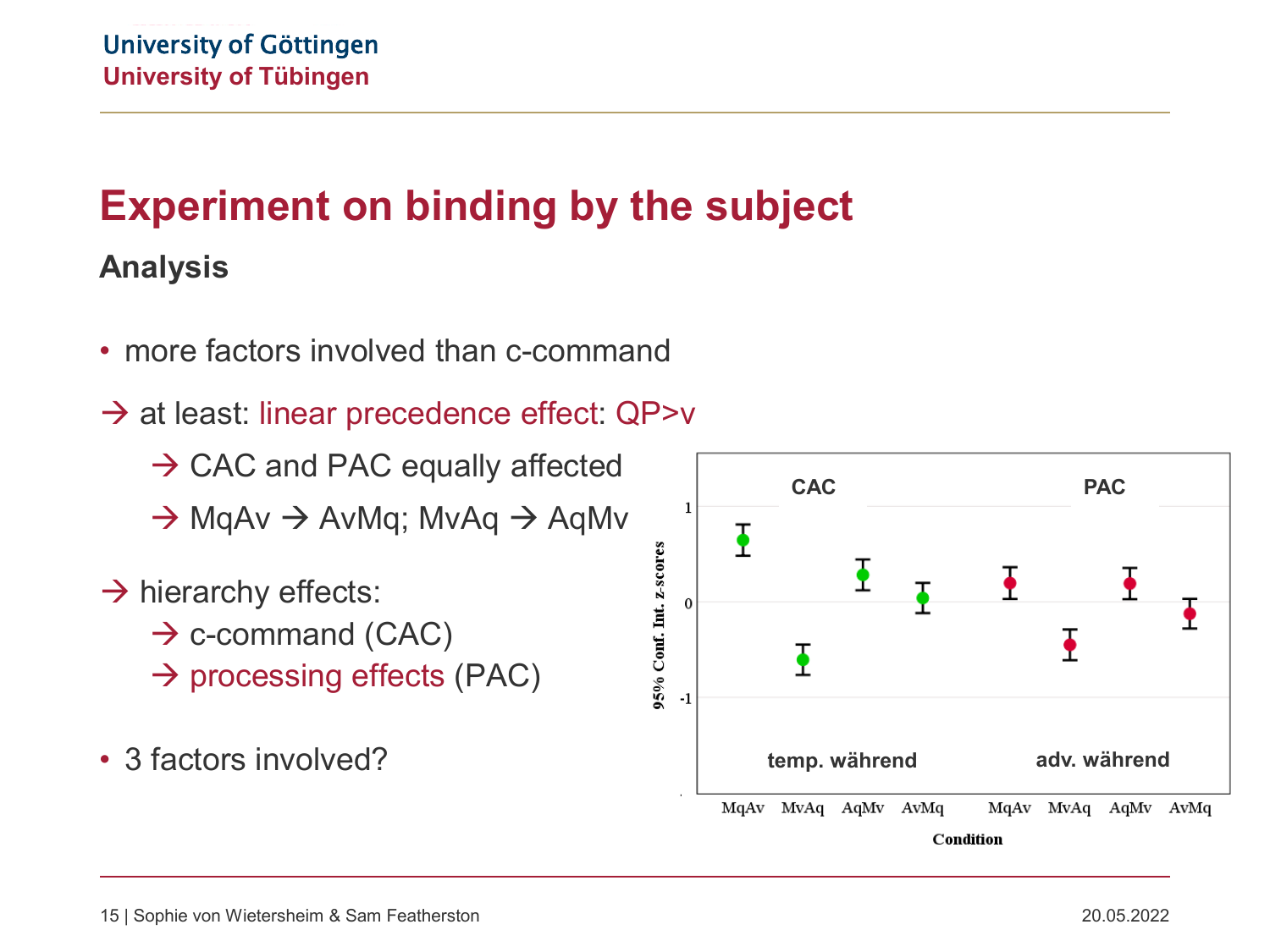### **Experiment on binding by the subject Analysis**

- proposal: reduce 3 to 2 factors  $\rightarrow$  more economical
- $\rightarrow$  c-command responsible for hierarchical structure within clauses
- *clause-command* responsible for hierarchical structure **between clauses**
	- $\rightarrow$  allows any command relation unless it is upwards
	- $\rightarrow$  effect dependent on hierarchical difference between clause types
	- $\rightarrow$  success of anaphoric relations between clauses reacts to hierarchy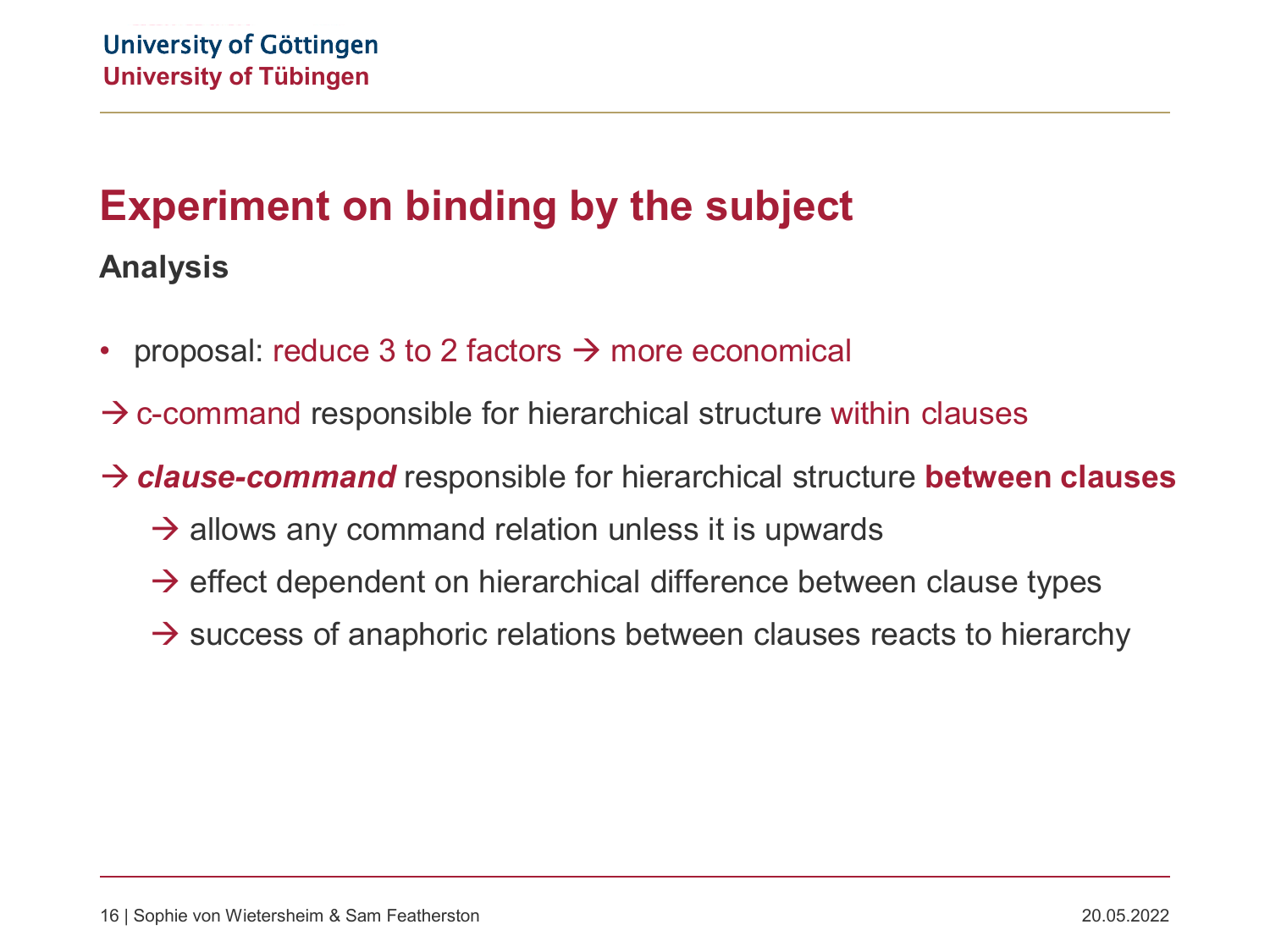#### **Clause-command**

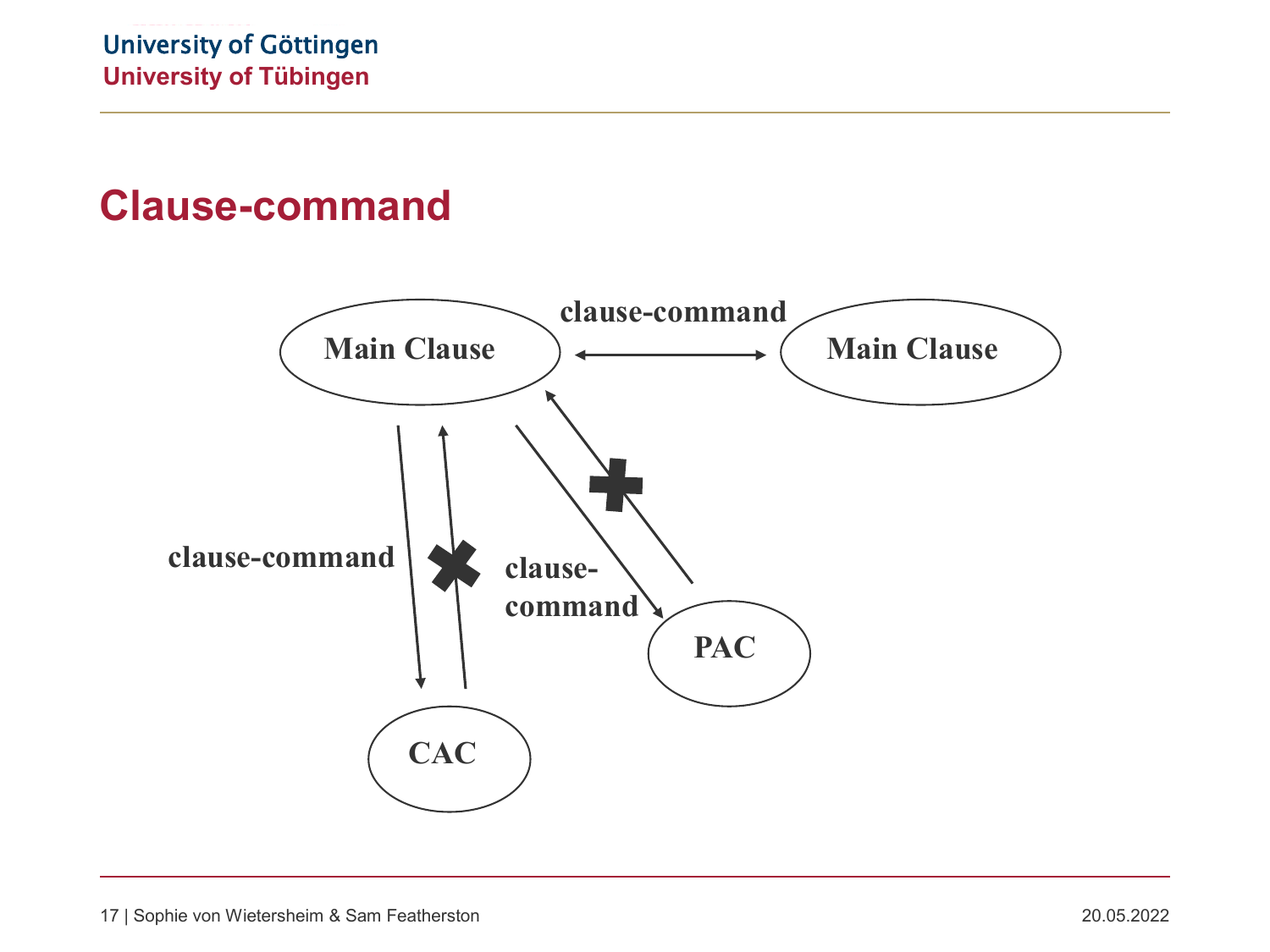### **Experiment on binding by the subject Analysis**

- data explained by 2 factors:
- $\rightarrow$  structural hierarchy controlled by clause-command
- $\rightarrow$  linear precedence (QP >v)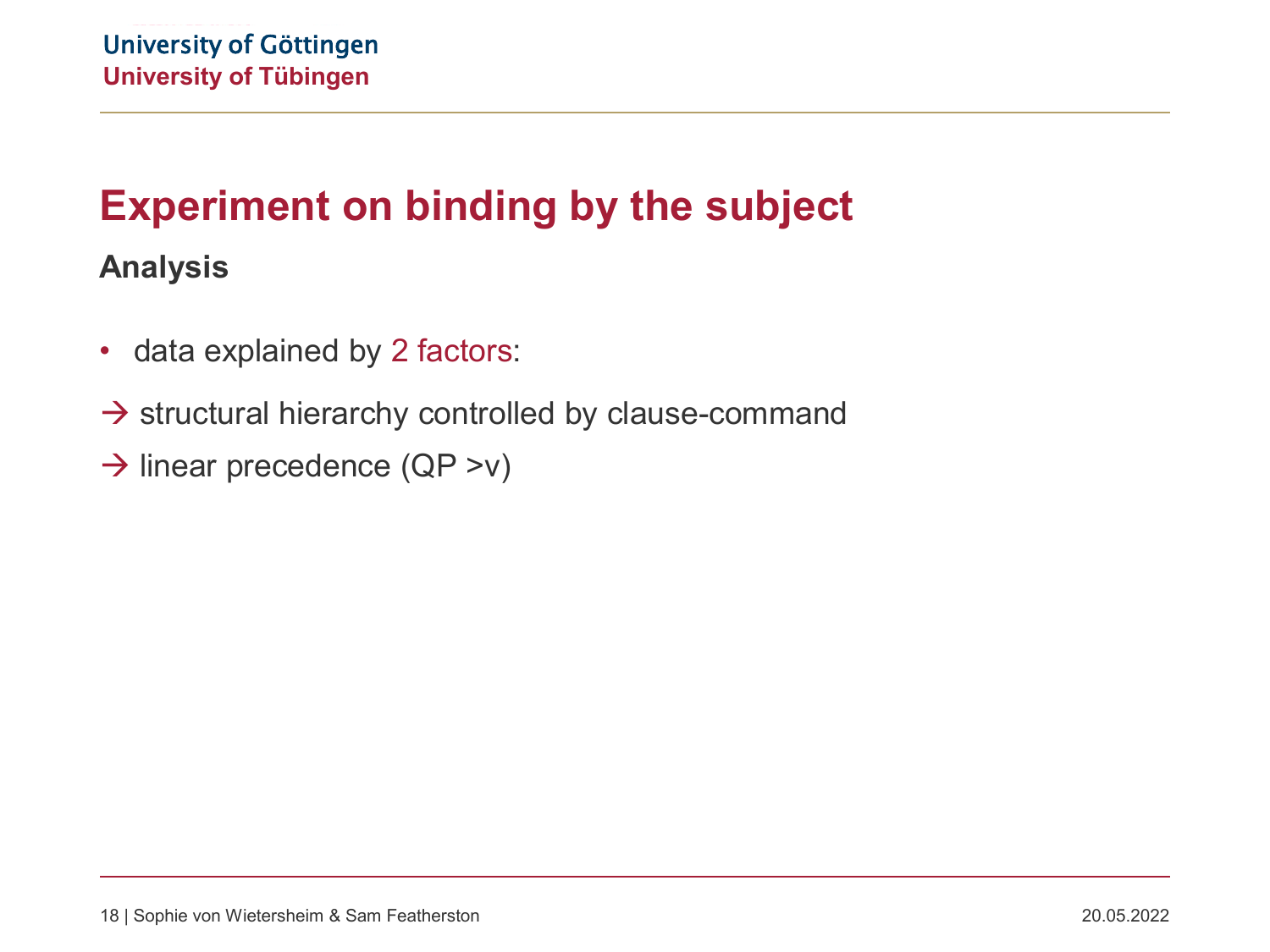### **Experiment on binding by the subject Predictions**

- clause-command: clear prediction for position of QP
	- $\rightarrow$  position of QP **not** relevant for anaphoric relations between clauses
	- $\rightarrow$  decisive factor: hierarchical relation between clauses
- **next experiment:** how will **object binders** behave?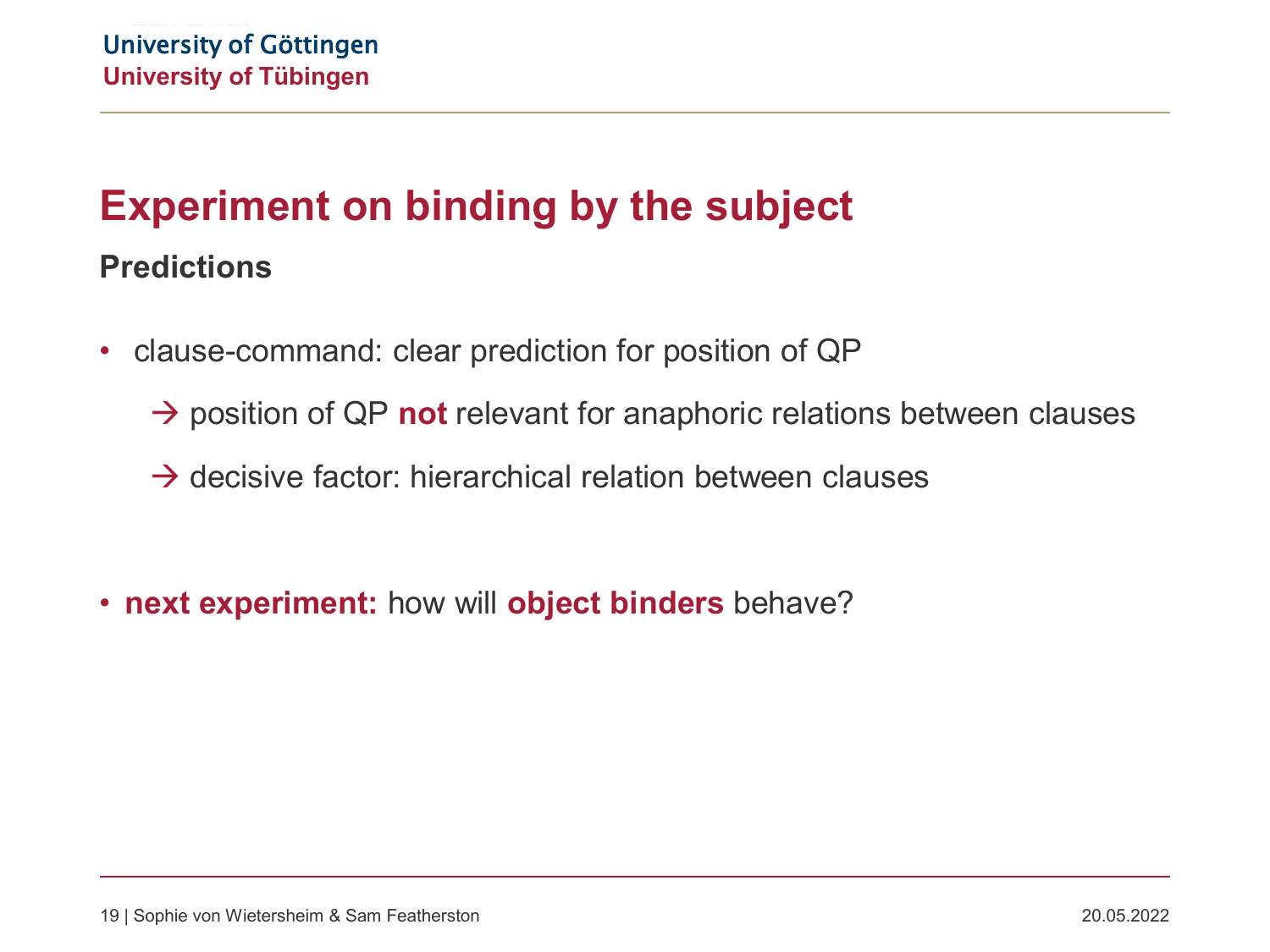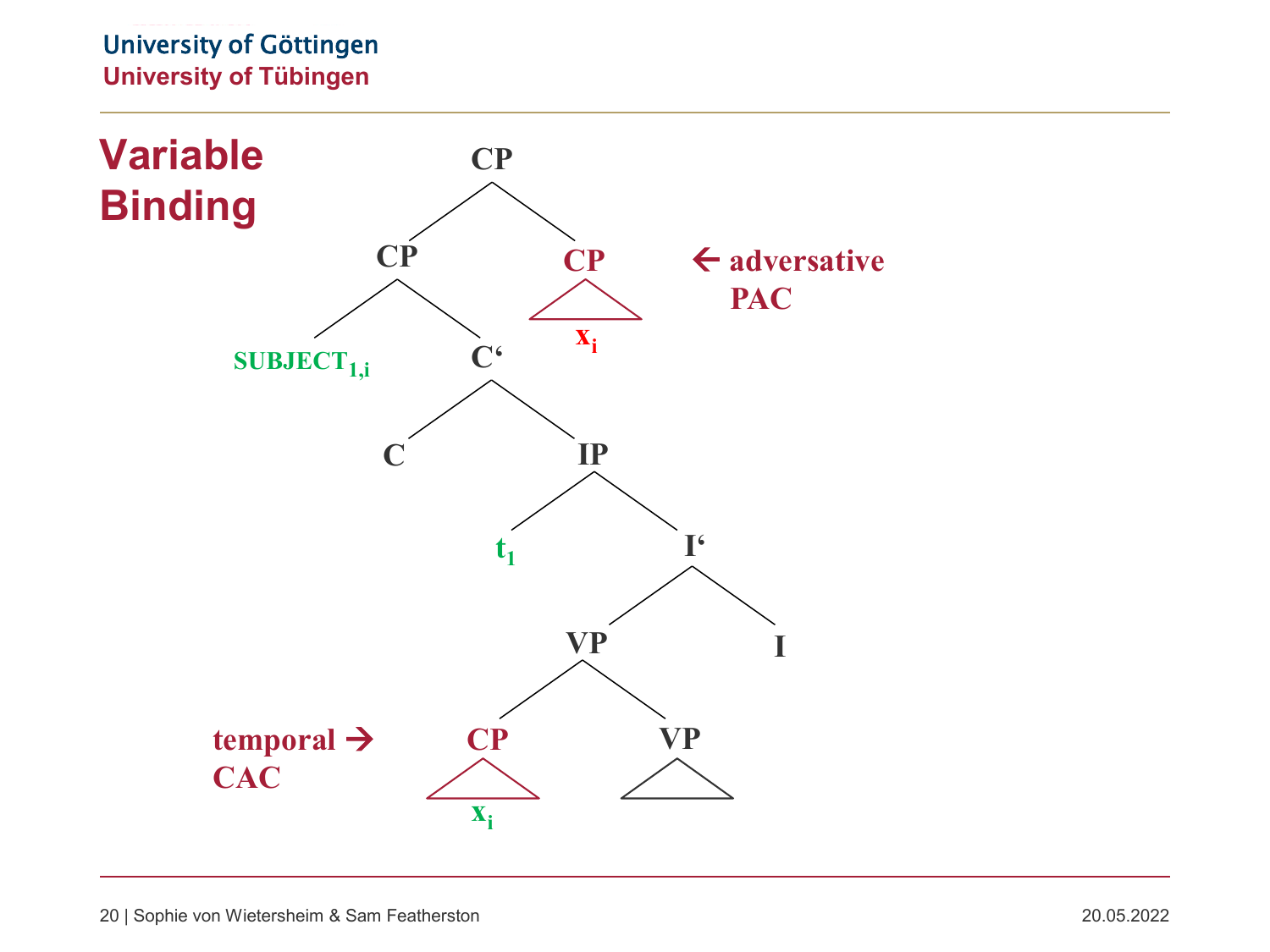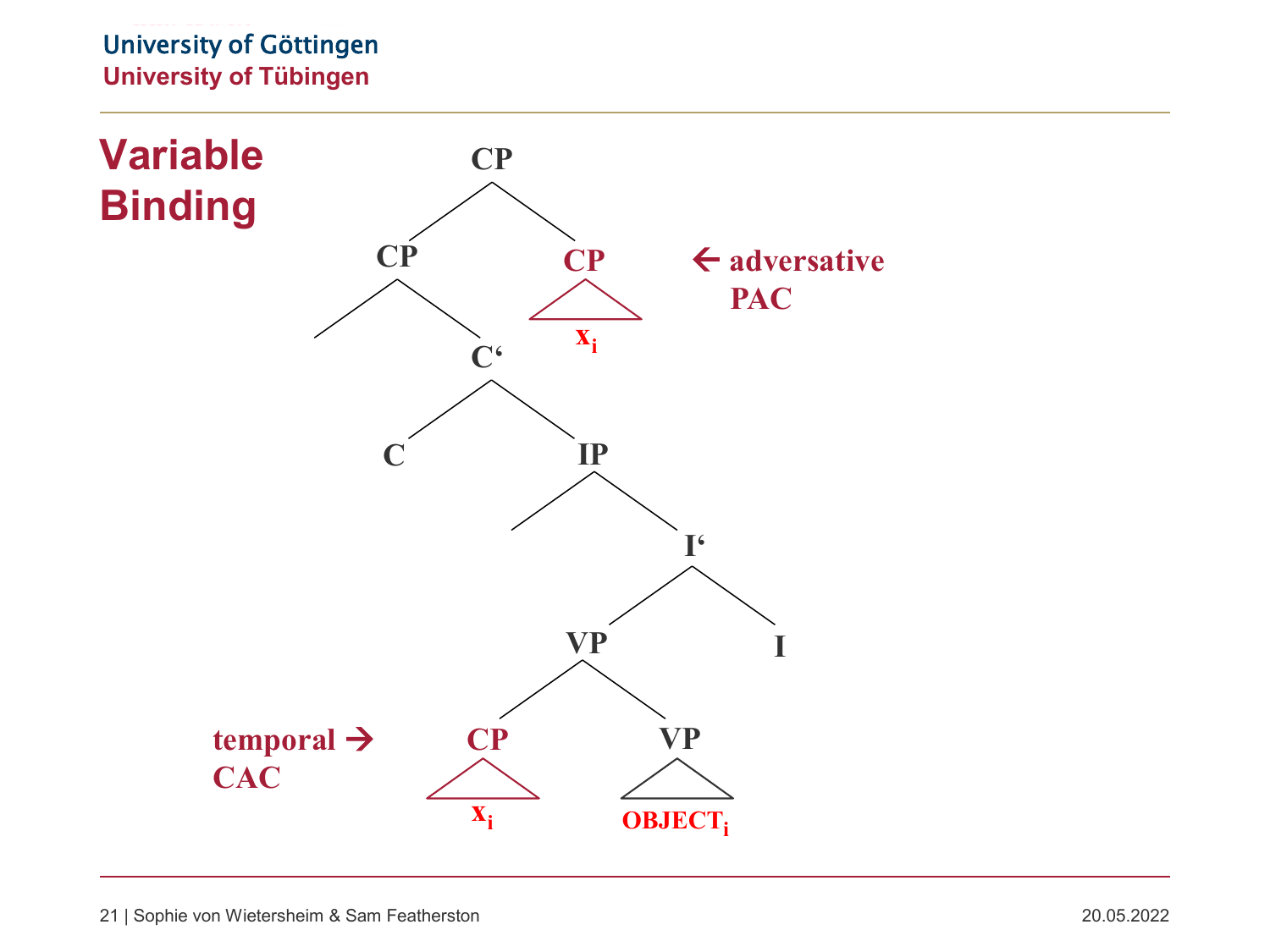#### **Method:**

- 2 connectors: temporal & adversative *während* 'while'
- 8 items
- 4 conditions
- 15 standard items  $\rightarrow$  scale of acceptability
- acceptability judgements *Thermometer Judgements* (Featherston 2009)
- so far data of 31 German native speakers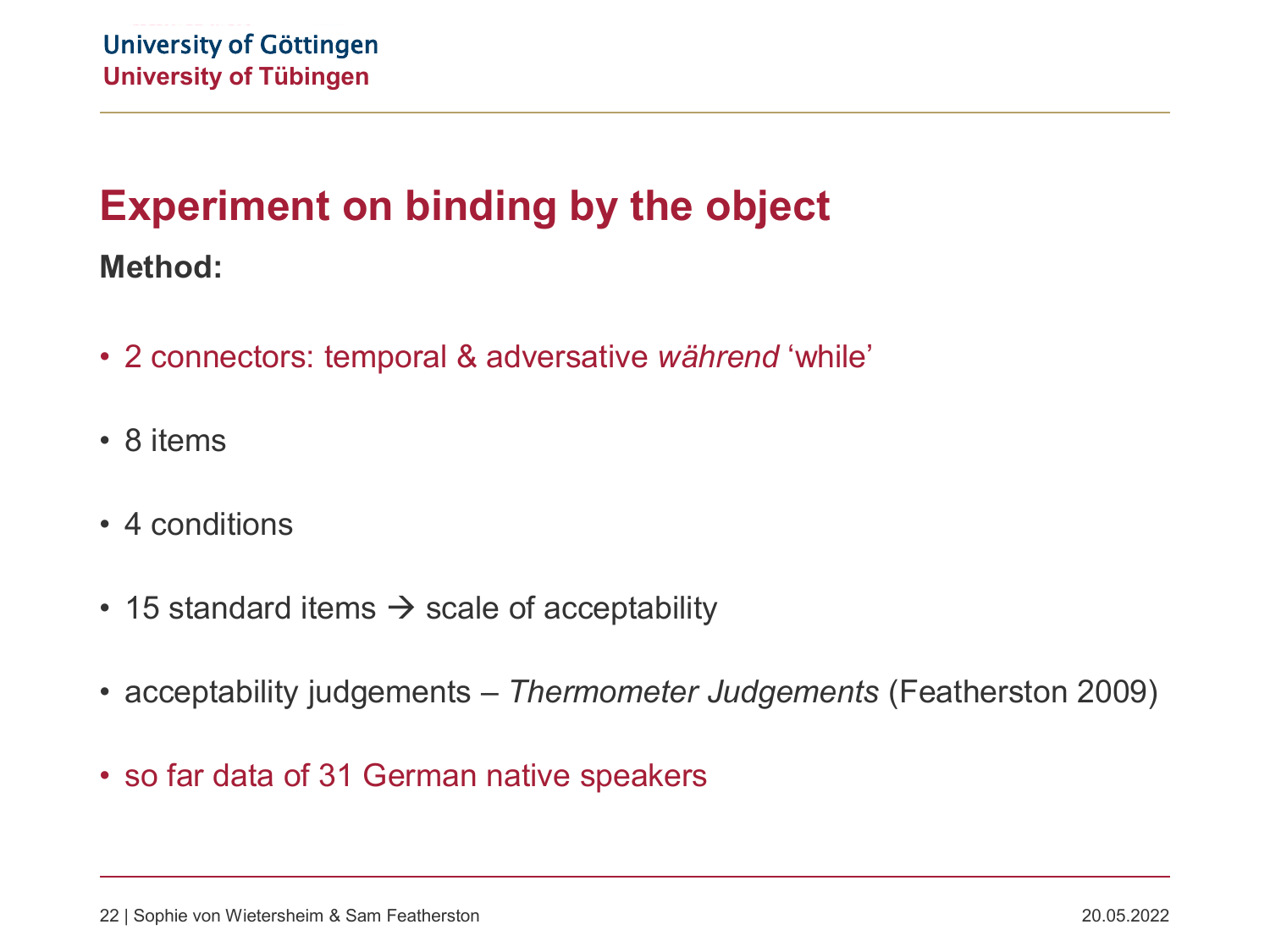**Material: CAC:** temporal *während* 'while'

| (iii) a. Die Sonnenstrahlen wärmten heute jeden Gärtner, während er<br>den Obstbaumschnitt durchführte.<br>'The sunbeams warmed every gardener today while he cut the fruit trees.'                     | $\rightarrow$ MgAv |  |
|---------------------------------------------------------------------------------------------------------------------------------------------------------------------------------------------------------|--------------------|--|
| b. Die Sonnenstrahlen wärmten ihn, heute, während jeder Gärtner,<br>den Obstbaumschnitt durchführte.<br>'The sunbeams warmed him; today while every gardener; cut the fruit trees.'                     | $\rightarrow$ MvAq |  |
| c. Während jeder Gärtner, den Obstbaumschnitt durchführte, wärmten<br><b>ihn</b> , die Sonnenstrahlen heute.<br>'While every gardener, cut the fruit trees the sunbeams warmed him, today.'             | $\rightarrow$ AgMv |  |
| d. Während er den Obstbaumschnitt durchführte, wärmten die<br>Sonnenstrahlen heute jeden Gärtner.<br>'While he <sub>i</sub> cut the fruit trees the sunbeams warmed every gardener <sub>i</sub> today.' | $\rightarrow$ AvMq |  |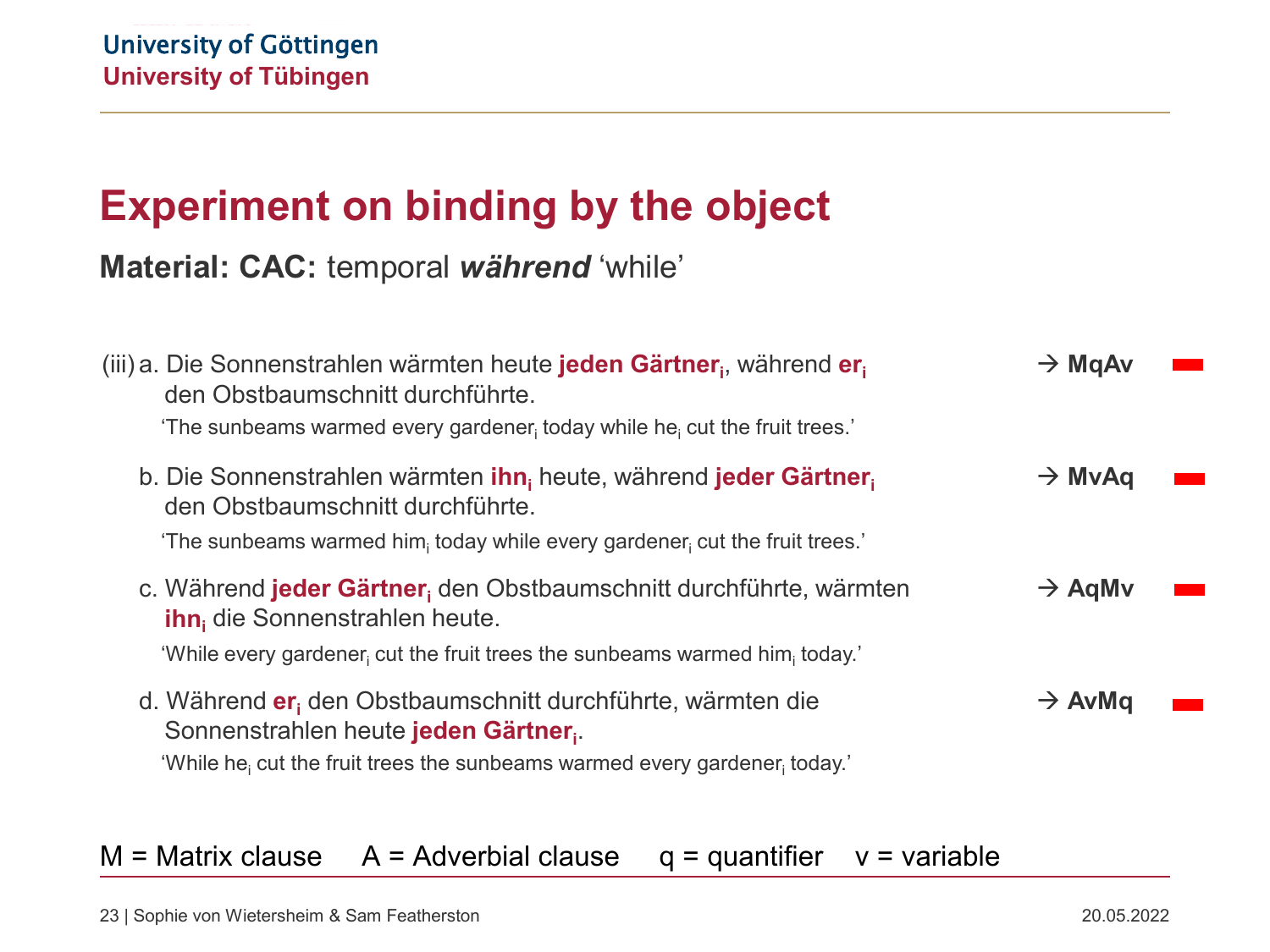**Material: CAC:** temporal *während* 'while'

| (iii) a. Die Sonnenstrahlen wärmten heute jeden Gärtner, während er<br>den Obstbaumschnitt durchführte.<br>'The sunbeams warmed every gardener today while he cut the fruit trees.'                     | $\rightarrow$ MgAv |  |
|---------------------------------------------------------------------------------------------------------------------------------------------------------------------------------------------------------|--------------------|--|
| b. Die Sonnenstrahlen wärmten <i>ihn</i> , heute, während jeder Gärtner,<br>den Obstbaumschnitt durchführte.<br>'The sunbeams warmed him, today while every gardener, cut the fruit trees.'             | $\rightarrow$ MvAq |  |
| c. Während jeder Gärtner, den Obstbaumschnitt durchführte, wärmten<br><b>ihn</b> , die Sonnenstrahlen heute.<br>'While every gardener; cut the fruit trees the sunbeams warmed him; today.'             | $\rightarrow$ AgMv |  |
| d. Während er den Obstbaumschnitt durchführte, wärmten die<br>Sonnenstrahlen heute jeden Gärtner.<br>'While he <sub>i</sub> cut the fruit trees the sunbeams warmed every gardener <sub>i</sub> today.' | $\rightarrow$ AvMq |  |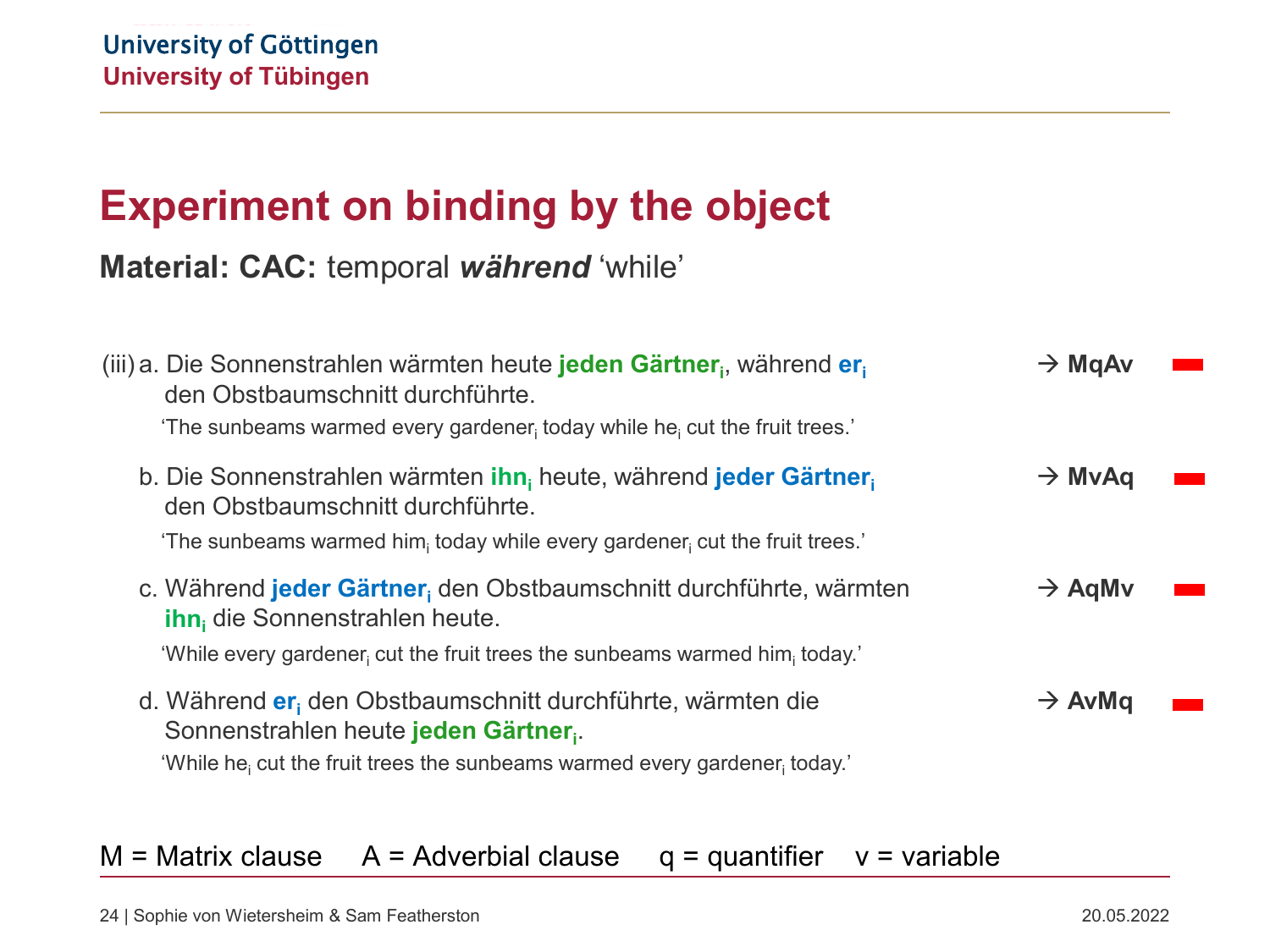**Material: PAC:** adversative *während* 'while, whereas'

| (iv) a. Die Sonnenstrahlen wärmten heute jeden Gärtner, während er gestern<br>vom Regen nass wurde.<br>'The sunbeams warmed every gardener today while he got wet from the rain yesterday.'         | $\rightarrow$ MgAv |  |
|-----------------------------------------------------------------------------------------------------------------------------------------------------------------------------------------------------|--------------------|--|
| b. Die Sonnenstrahlen wärmten ihn, heute, während jeder Gärtner,<br>gestern vom Regen nass wurde.<br>'The sunbeams warmed him today while every gardener got wet from the rain yesterday.'          | $\rightarrow$ MvAq |  |
| c. Während jeder Gärtner, gestern vom Regen nass wurde, wärmten<br><b>ihn</b> , die Sonnenstrahlen heute.<br>'While every gardener got wet from the rain yesterday, the sunbeams warmed him today.' | $\rightarrow$ AgMv |  |
| d. Während er gestern vom Regen nass wurde, wärmten<br>die Sonnenstrahlen heute jeden Gärtner.<br>'While he got wet from the rain yesterday, the sunbeams warmed him today.'                        | $\rightarrow$ AvMq |  |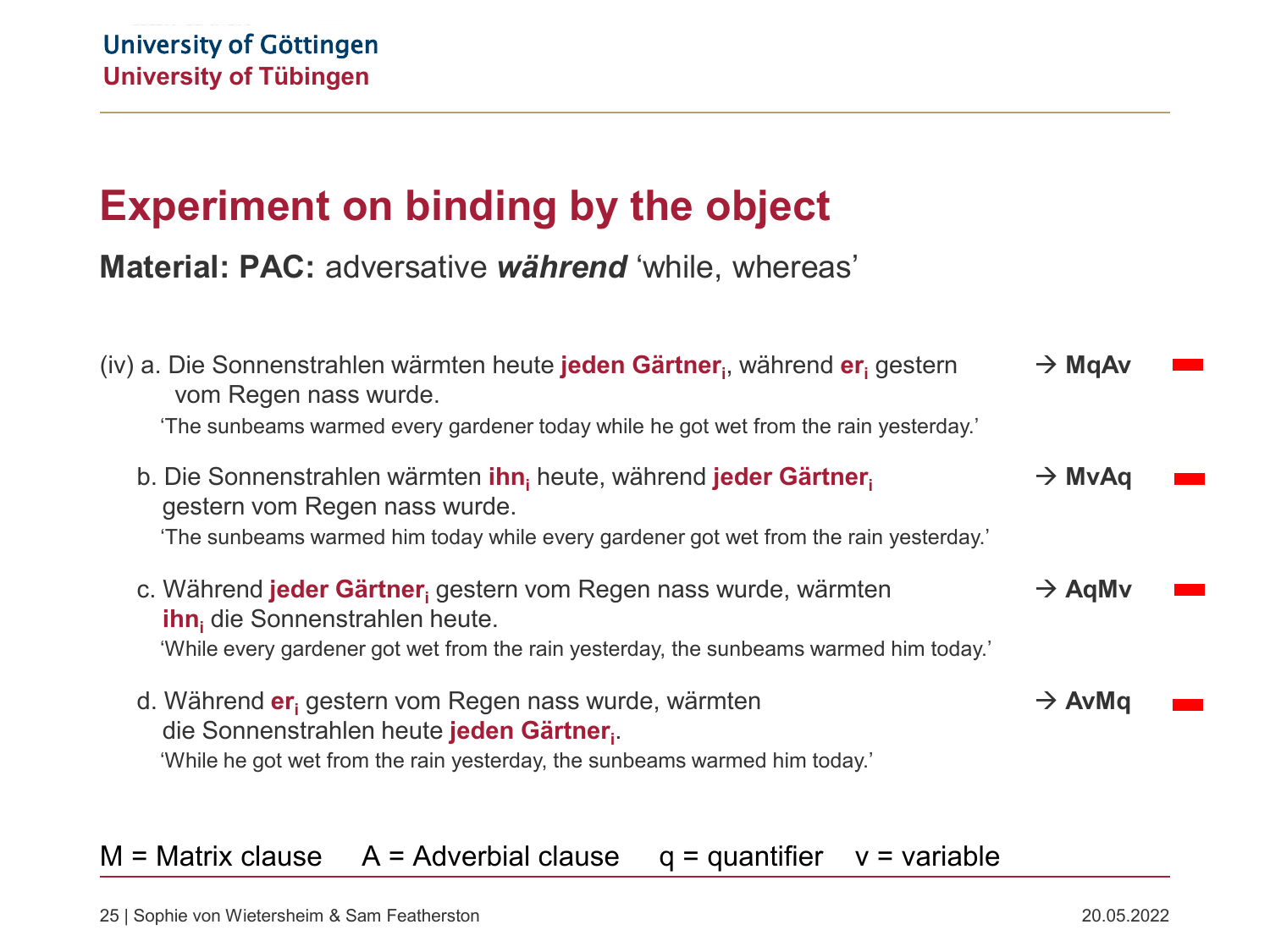**Material: PAC:** adversative *während* 'while, whereas'

| (iv) a. Die Sonnenstrahlen wärmten heute jeden Gärtner, während er gestern<br>vom Regen nass wurde.<br>'The sunbeams warmed every gardener today while he got wet from the rain yesterday.'                        | $\rightarrow$ MgAv |  |
|--------------------------------------------------------------------------------------------------------------------------------------------------------------------------------------------------------------------|--------------------|--|
| b. Die Sonnenstrahlen wärmten ihn <sub>i</sub> heute, während jeder Gärtner <sub>i</sub><br>gestern vom Regen nass wurde.<br>'The sunbeams warmed him today while every gardener got wet from the rain yesterday.' | $\rightarrow$ MvAq |  |
| c. Während jeder Gärtner, gestern vom Regen nass wurde, wärmten<br><b>ihn</b> , die Sonnenstrahlen heute.<br>'While every gardener got wet from the rain yesterday, the sunbeams warmed him today.'                | $\rightarrow$ AgMv |  |
| d. Während er gestern vom Regen nass wurde, wärmten<br>die Sonnenstrahlen heute jeden Gärtner.<br>'While he got wet from the rain yesterday, the sunbeams warmed him today.'                                       | $\rightarrow$ AvMq |  |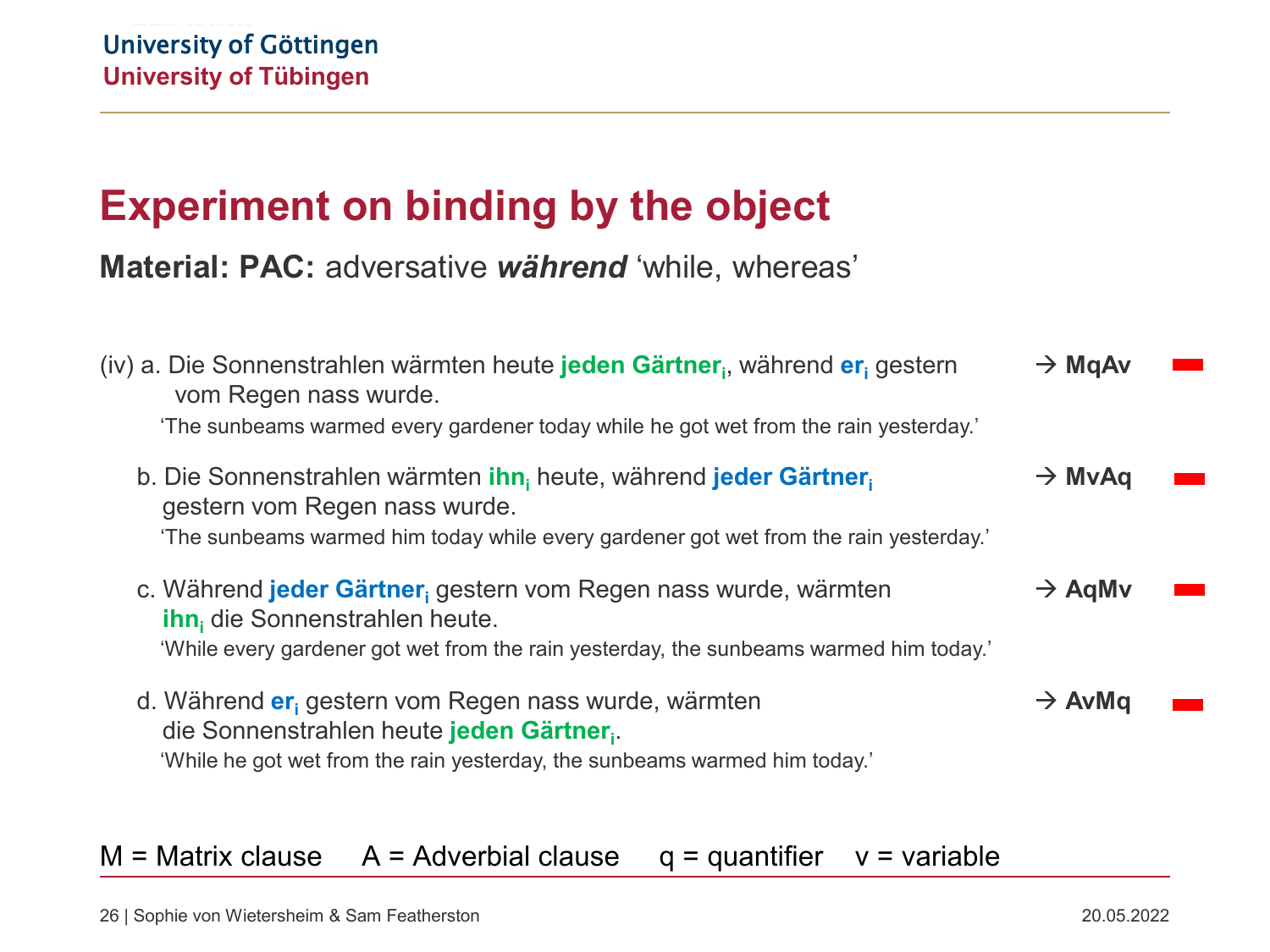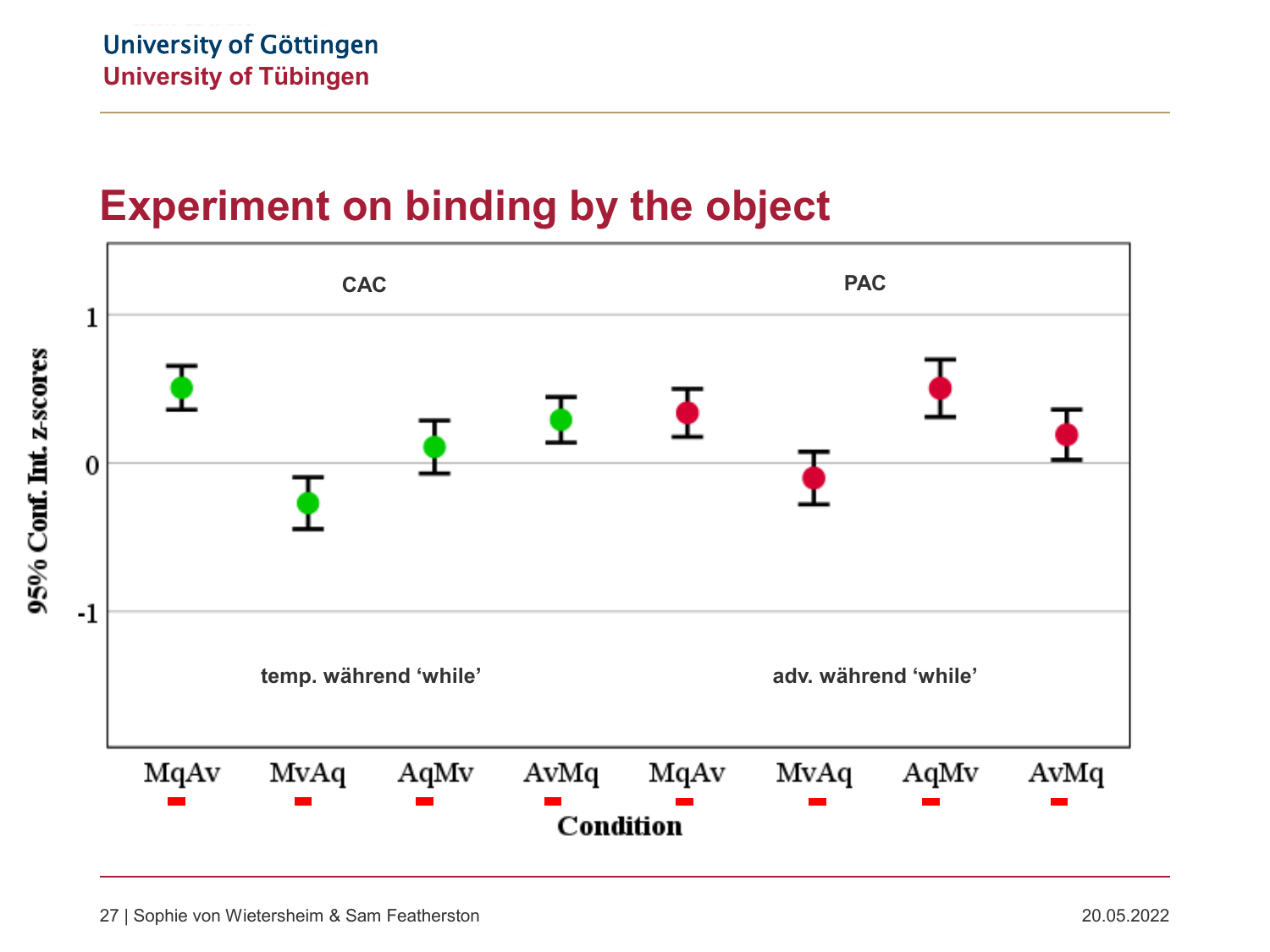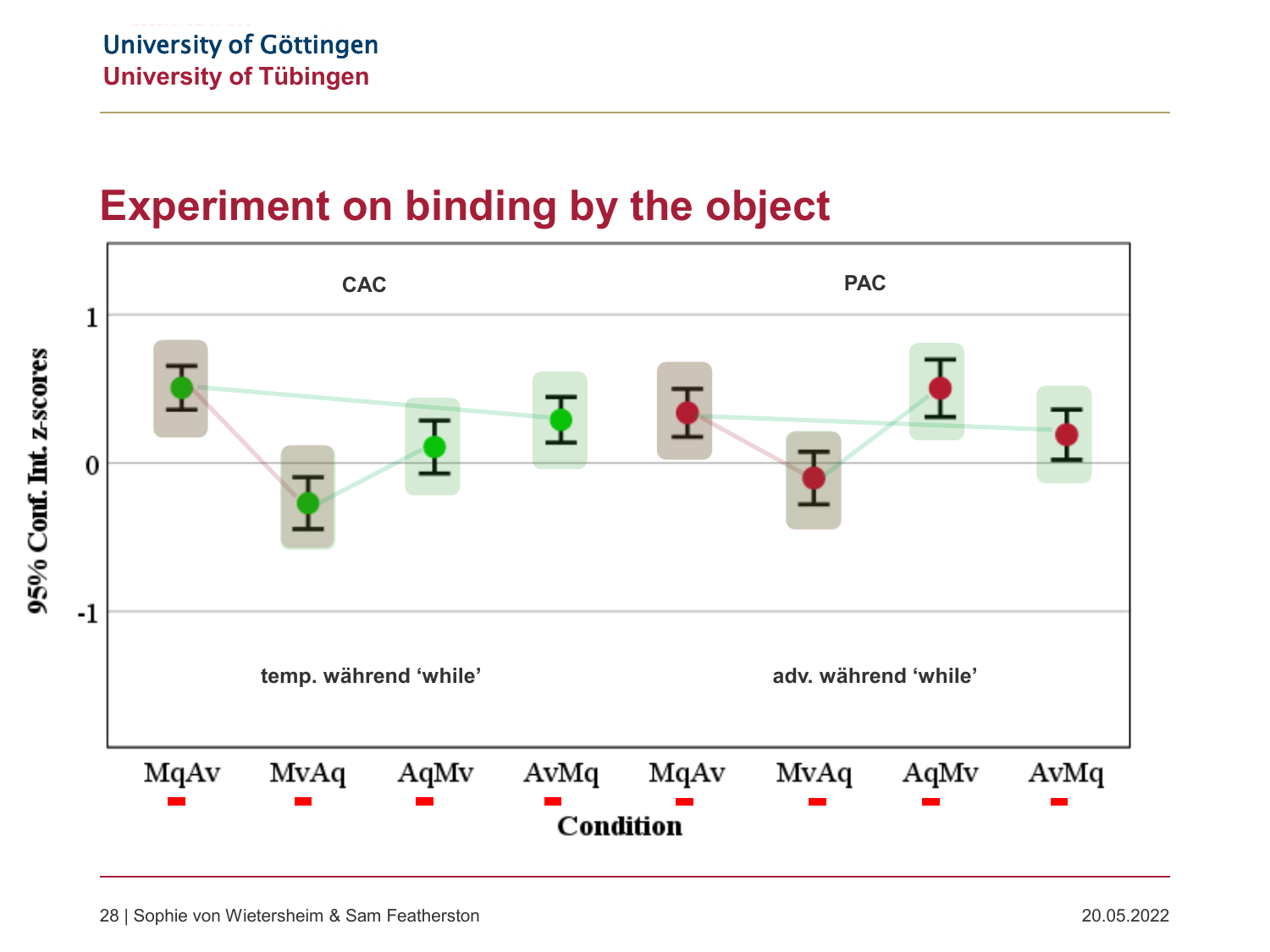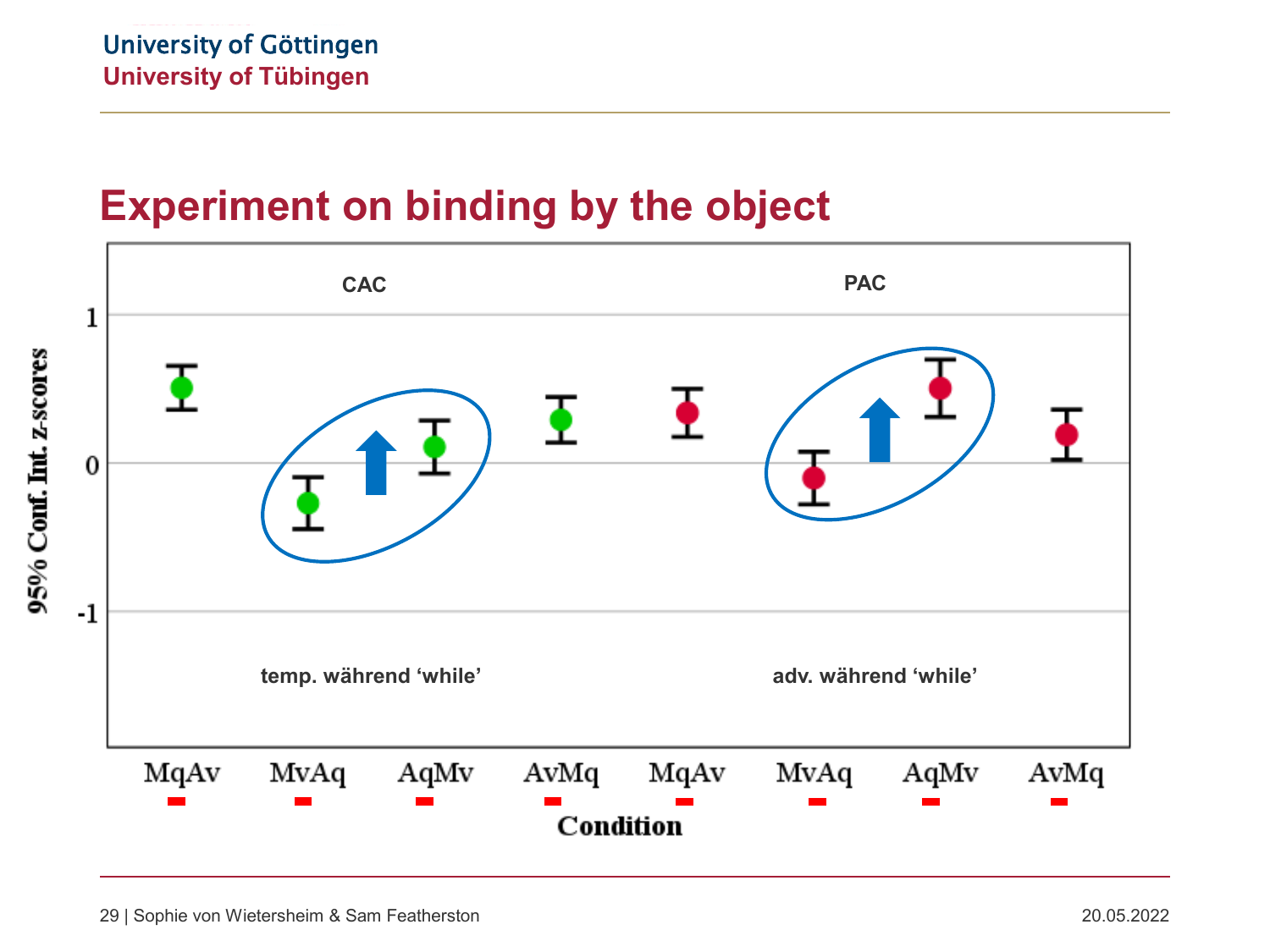#### **Results**

- pattern of results similar to subject binding
- CAC and PAC affected by same linearity precedence effect  $\rightarrow$  QP>v
- PAC: less cost for potential binding violation (MqAv  $\rightarrow$  MvAq)
- our starting assumption: CAC cannot be bound by object:
	- $\rightarrow$  but shows more violation cost than PAC
- clause-command seems able to explain data once more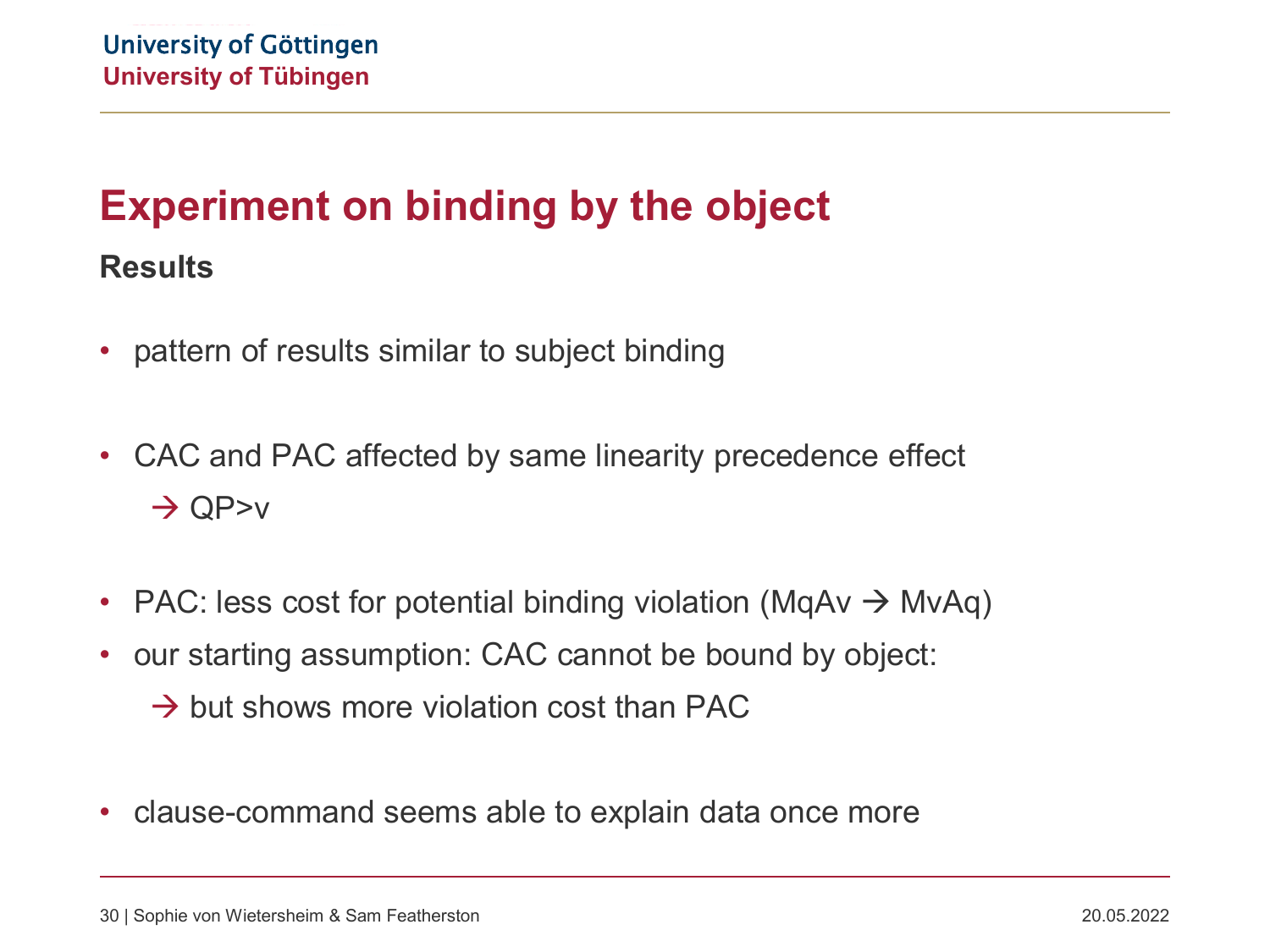#### **Conclusion**

- 1. theoretical predictions seem to be supported
	- $\rightarrow$  introspective judgements supported by experimental data
	- $\rightarrow$  different structural behaviour of CACs and PACs
- 2. data supports clause-command as decisive factor between clauses, c-command within clauses
- 3. results comparable with Bader & Webelhuth (to appear): gradient effects in anaphoric relations across clauses.
- 4. next experiment: use only object positions for both potential binder and variable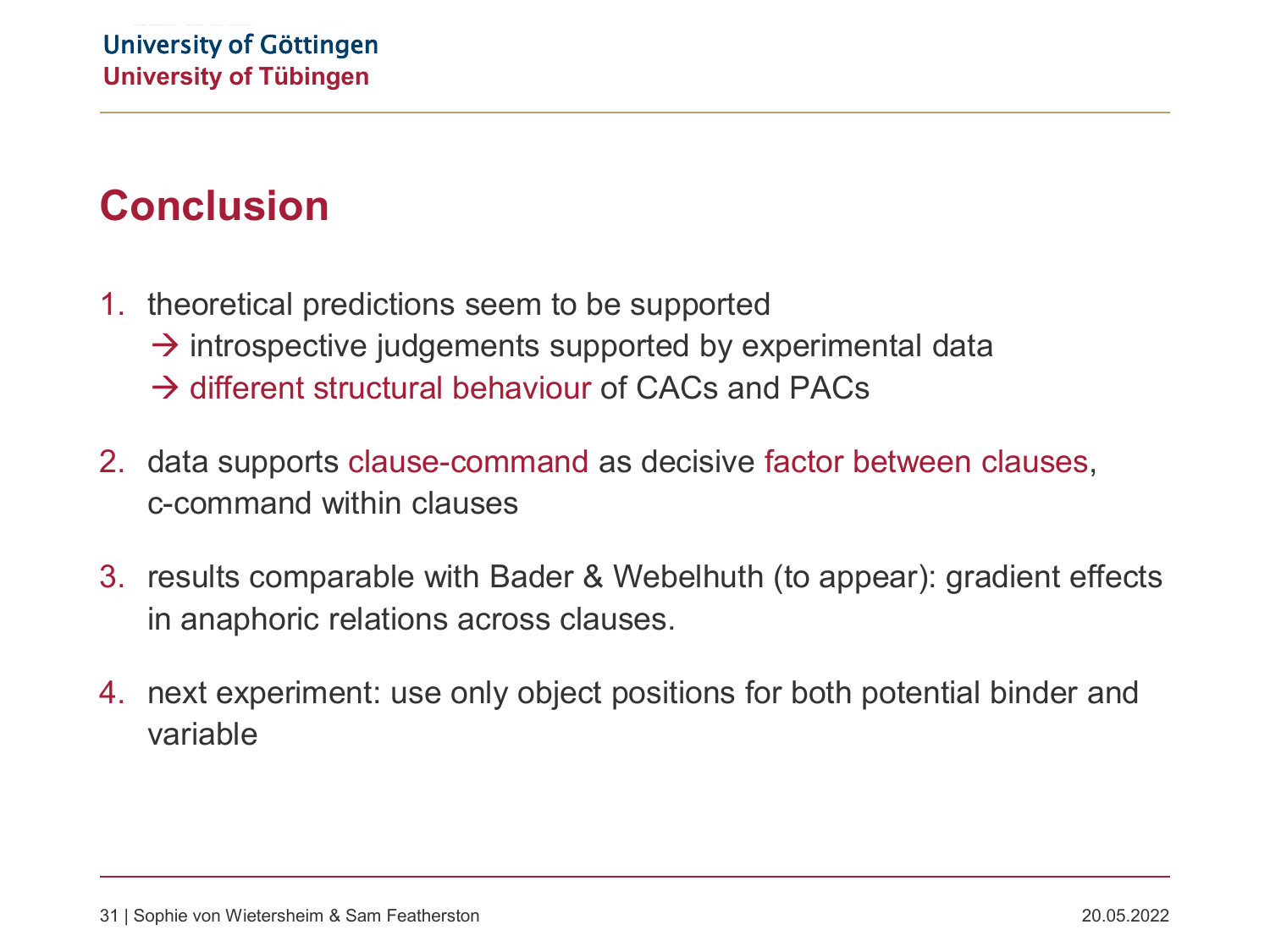#### **References**

- Badan, L. & L. Haegeman (2022). The syntax of peripheral adverbial clauses. *Journal of Linguistics,* 1-42. doi:10.1017/S0022226721000463.
- Bader, M. & G. Webelhuth (to appear). Experiment on Coreference in German. In Hörnig, R., A. Konietzko, S. von Wietersheim & S. Featherston (eds.) Proceedings of Linguistic Evidence 2020: Linguistic Theory Enriched by Experimental Data. Tübingen: Universität Tübingen.

Büring, D. (2005). *Binding Theory*. Cambridge Textbooks in Linguistics. Cambridge University Press.

- Featherston, S. (2009). A scale for measuring well-formedness: Why syntax needs boiling and freezing points. In S. Featherston & S. Winkler (eds.), *The Fruits of Empirical Linguistics. Vol. 1: Process*. Berlin: de Gruyter, 47-74.
- Frey, W. (2011). Peripheral adverbial clauses, their licensing and the prefield in German. In E. Breindl, G. Ferraresi & A. Volodina (eds.), *Satzverknüpfung – Zur Interaktion von Form, Bedeutung und Diskursfunktion*. Berlin: de Gruyter, 41-77.
- Haegeman, L. (2004). The syntax of adverbial clauses and its consequences for topicalisation. *Antwerp Papers in Linguistics 107*, 61-90.